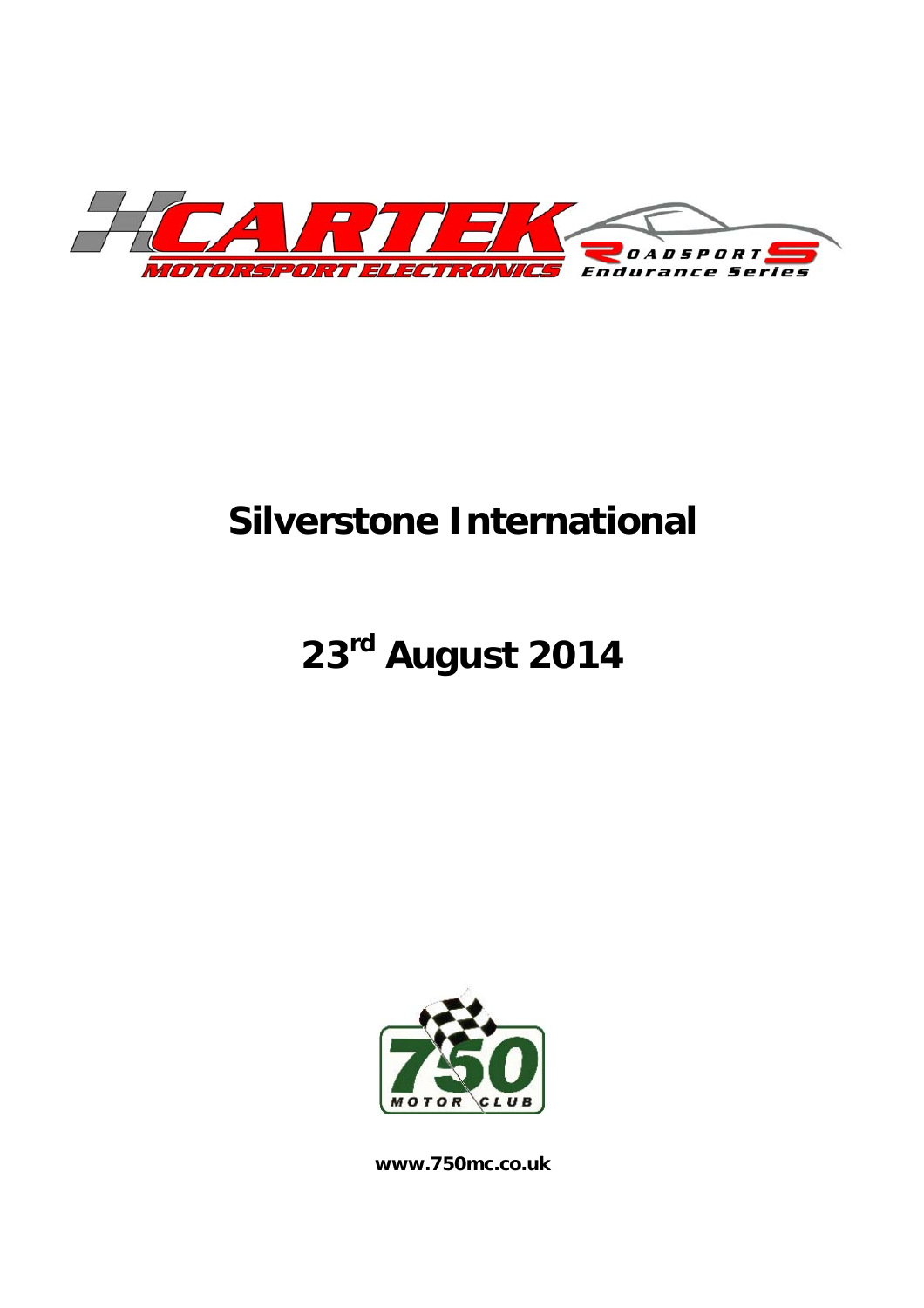

### **Qualifying 8**

| PI             | <b>No</b>      | <b>CI</b>   | <b>Name</b>                                         | Car                        | Laps            | Time on Lap |                 | <b>Behind</b> | <b>MPH</b> |  |
|----------------|----------------|-------------|-----------------------------------------------------|----------------------------|-----------------|-------------|-----------------|---------------|------------|--|
| 1              | 11             | A           | <b>Allan GIBSON</b>                                 | <b>Lotus Exige</b>         | 12              | 1:19.27     | 3               |               | 84.02      |  |
| $\mathbf{2}$   | 66             | A           | <b>Alex LIVESLEY</b>                                | Jensen Healey              | 12 <sup>2</sup> | 1:19.49     | 8               | 0.22          | 83.78      |  |
| 3              | 176            | в           | <b>Alan BROAD/James BROAD</b>                       | <b>BMW M3</b>              | 11              | 1:19.73     | 11              | 0.46          | 83.53      |  |
| 4              | 262            | в           | Mike McCULLUM/Neil SMITH - NO<br><b>TRANSPONDER</b> | <b>Porsche Boxster S</b>   | 11              | 1:19.82     | 4               | 0.55          | 83.44      |  |
| 5              | 80             | B           | <b>Steve BROWN/NO TRANSPONDER</b>                   | <b>Porsche Boxster S</b>   | 11              | 1:19.97     | 6               | 0.70          | 83.28      |  |
| 6              | 84             | B           | <b>Leon BIDGWAY/Andy CHAPMAN</b>                    | <b>Toyota MR2</b>          | 12              | 1:20.45     | 12              | 1.18          | 82.78      |  |
| $\overline{7}$ | 46             | B           | Rebecca JACKSON                                     | <b>Porsche Boxster</b>     | 11              | 1:20.46     | 10              | 1.19          | 82.77      |  |
| 8              | 1              | A           | <b>Rob HORSFIELD</b>                                | <b>Toyota MR2 Turbo</b>    | 11              | 1:20.49     | $\overline{7}$  | 1.22          | 82.74      |  |
| 9              | 119            | в           | David GARDNER/Christopher MILLS                     | Ginetta G27R               | 12              | 1:20.64     | 5               | 1.37          | 82.59      |  |
| 10             | 99             | в           | <b>Stuart NICHOLLS/Mick Nicholls</b>                | <b>Toyota MR2 Roadster</b> | 11              | 1:20.94     | 5               | 1.67          | 82.28      |  |
| 11             | 41             | A           | <b>Tim HARRISON/Andrew THOMPSON</b>                 | Morgan +4                  | 11              | 1:20.99     | 3               | 1.72          | 82.23      |  |
| 12             | 50             | B           | <b>Steve HEWSON/Robert GILHAM</b>                   | Porsche 924S               | 10              | 1:21.36     | 9               | 2.09          | 81.86      |  |
| 13             | 101            | B           | <b>Antony SHARPE/David</b><br><b>SCARBOROUGH</b>    | <b>Lotus Elise</b>         | 11              | 1:21.68     | 10 <sup>1</sup> | 2.41          | 81.54      |  |
| 14             | $\overline{7}$ | C           | <b>Benjamin CORBEY/Harry CORBEY</b>                 | <b>Honda CRX</b>           | 11              | 1:22.08     | 5               | 2.81          | 81.14      |  |
| 15             | 69             | C           | <b>Eliot DUNMORE</b>                                | <b>Mini Cooper S</b>       | 12              | 1:22.42     | 10              | 3.15          | 80.81      |  |
| 16             | 5              | C           | <b>Timothy HERON/Cam WALTON</b>                     | <b>Toyota MR2 Mk2</b>      | 12              | 1:23.26     | 4               | 3.99          | 79.99      |  |
| 17             | 29             | C           | Kristian WHITE/William GALLACHER                    | <b>Toyota MR2 Mk2</b>      | 11              | 1:23.91     | 9               | 4.64          | 79.37      |  |
| 18             | 68             | A           | <b>Lloyd CHAFER</b>                                 | <b>BMW M3</b>              | 11              | 1:23.98     | 6               | 4.71          | 79.30      |  |
| 19             | 24             | C           | <b>Martin FARRELLY</b>                              | Toyota MR2 Mk2             | 11              | 1:23.98     | 10              | 4.71          | 79.30      |  |
| 20             | 65             | C           | <b>Christopher FELLOWS/Matt FAIZEY</b>              | Ginetta G27 & BMW Compact  | 11              | 1:24.08     | 8               | 4.81          | 79.21      |  |
| 21             | 20             | A           | <b>David SHARP/Tina COOPER</b>                      | <b>Lotus Elise</b>         | 11              | 1:24.19     | 11              | 4.92          | 79.11      |  |
| 22             | 147            | A           | <b>Richard COOKE/Simon</b><br><b>VERSCHUEREN</b>    | <b>VW Golf GTi</b>         | 10              | 1:24.32     | 9               | 5.05          | 78.98      |  |
| 23             | 55             | в           | <b>Antony McEVOY</b>                                | Porsche 944S2              | 10              | 1:24.39     | 5               | 5.12          | 78.92      |  |
| 24             | 92             | C           | <b>Dan HOLMES</b>                                   | <b>Toyota MR2 Mk2</b>      | 11              | 1:24.68     | 10              | 5.41          | 78.65      |  |
| 25             | 33             | C           | <b>Alex KNIGHT</b>                                  | <b>Toyota MR2 Mk2</b>      | 11              | 1:24.79     | $\overline{7}$  | 5.52          | 78.55      |  |
| 26             | 8              | B           | <b>Carl OWEN</b>                                    | Audi TT                    | 11              | 1:25.19     | 8               | 5.92          | 78.18      |  |
| 27             | 32             | C           | <b>Will POWELL</b>                                  | Toyota MR2 Mk2             | 11              | 1:25.44     | 11              | 6.17          | 77.95      |  |
| 28             | 67             | C           | <b>James ROGERS</b>                                 | Mazda MX5                  | 12              | 1:25.60     | 9               | 6.33          | 77.80      |  |
| 29             | 155            | A           | <b>Christian TIMMS/Steve LAWSON</b>                 | <b>Toyota MR2 Turbo</b>    | 10              | 1:26.10     | 4               | 6.83          | 77.35      |  |
| 30             | 71             | A           | <b>Kelvin LAIDLAW/Alex LAIDLAW</b>                  | <b>Morgan Roadster</b>     | 10              | 1:26.45     | 8               | 7.18          | 77.04      |  |
| 31             | 239            | C           | <b>Ben HANCY</b>                                    | Mazda MX5                  | 11              | 1:27.64     | 10              | 8.37          | 75.99      |  |
| 32             | 150            | C           | <b>Gregory BARLOW</b>                               | <b>BMW Compact</b>         | 11              | 1:28.25     | 8               | 8.98          | 75.47      |  |
| 33             | 30             | $\mathbf c$ | Shaun MORTIMER/George HOUGHAM                       | Toyota MR2 Mk2             | 10              | 1:29.28     | 10              | 10.01         | 74.60      |  |
| 34             | 79             | $\mathbf c$ | <b>Daniel WILLIAMS/James CANFER</b>                 | Mazda MX5                  | 9               | 1:29.31     | $\mathbf{2}$    | 10.04         | 74.57      |  |
| 35             | 6              | C           | <b>Peter GEAKE/John HEWAT</b>                       | <b>MGF</b>                 | 9               | 1:33.74     | $\overline{2}$  | 14.47         | 71.05      |  |

**Exclusions**<br>22 S Steven LAIDLAW

**22 Citroen Saxo VTR 22 Steven Completed qualification** 

| <b>Weather / Track:</b> |  |
|-------------------------|--|
|-------------------------|--|

**Start Time : 11:27 Silverstone International 23 Aug 14 11:49 Clerk of Course : Time Issued : Chief Timekeeper : Terry Stevens**

**THESE RESULTS REMAIN PROVISIONAL FOR A MINIMUM OF 30 MINUTES FROM THE TIME OF ISSUE AND UNTIL ALL JUDICIAL AND TECHNICAL MATTERS HAVE BEEN SETTLED.**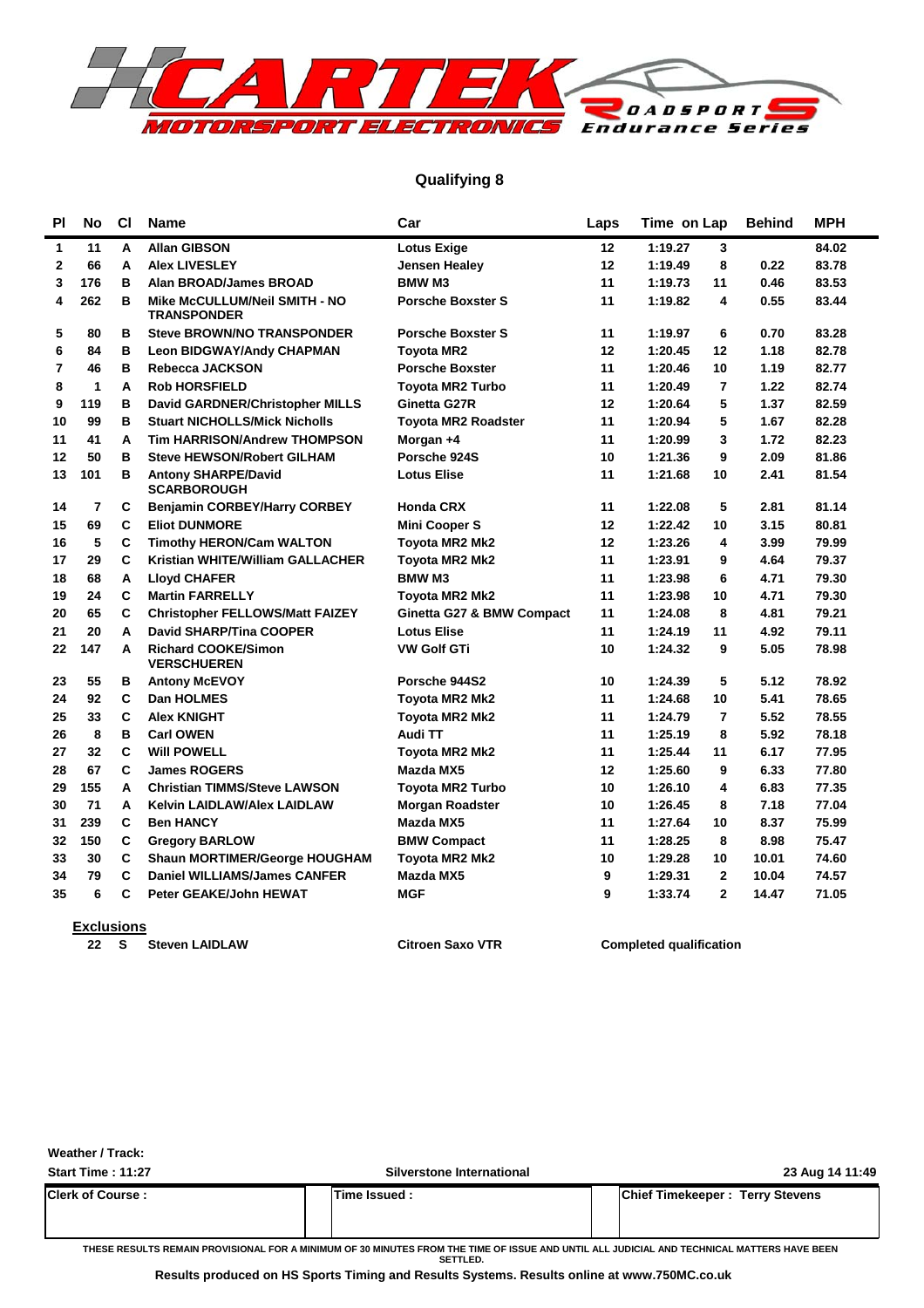## **Cartek Roadsports Series**

### **LAP TIMES - Qualifying 8**

| 1               |                             | <b>Rob HORSFIELD</b>                                                                                                                              |                                      |                                    |                                    |                           |                                       |                         |                                                           |                        |                            |
|-----------------|-----------------------------|---------------------------------------------------------------------------------------------------------------------------------------------------|--------------------------------------|------------------------------------|------------------------------------|---------------------------|---------------------------------------|-------------------------|-----------------------------------------------------------|------------------------|----------------------------|
|                 | Lap<br>$1 \quad \Box$<br>11 | $\sim$ 1<br>1:27.16<br>1:20.64                                                                                                                    | $2^{\circ}$<br>1:25.54               | 3 <sup>7</sup><br>1:25.69          | $\overline{4}$<br>2:25.02          | 1:21.59                   | $5 \t\t 6 \t\t 7$<br>1:21.58          | 1:20.49                 | 8<br>1:21.33                                              | 9<br>1:20.61           | 10 <sub>1</sub><br>1:21.57 |
| $5\phantom{.0}$ |                             | <b>Timothy HERON</b>                                                                                                                              |                                      |                                    |                                    |                           |                                       |                         |                                                           |                        |                            |
|                 | Lap<br>$1 \quad \Box$       | $\mathbf{1}$<br>1:26.55<br>11   1:24.27                                                                                                           | 2 <sup>7</sup><br>1:23.65<br>1:23.66 | 3 <sup>7</sup><br>1:24.99          | $\overline{4}$<br>1:23.26  1:26.85 | 5 <sup>5</sup>            | $6^{\circ}$                           | $\mathbf{7}$            | 8<br>1:25.29                                              | $9^{\circ}$<br>1:25.46 | 10 <sup>°</sup><br>1:23.67 |
| 6               |                             | <b>Peter GEAKE</b>                                                                                                                                |                                      |                                    |                                    |                           |                                       |                         |                                                           |                        |                            |
|                 | Lap                         | $\sim$ $\sim$ 1                                                                                                                                   | $2^{\circ}$<br>1:33.74               | $\overline{\mathbf{3}}$<br>1:34.88 | $\overline{4}$<br>3:12.70          | $5 -$<br>1:37.29          | $\overline{\phantom{a}}$ 6<br>1:36.00 | $\mathbf{7}$<br>1:37.08 | 8<br>1:37.94                                              | 9<br>1:37.22           | 10 <sup>°</sup>            |
| $\overline{7}$  |                             | <b>Benjamin CORBEY</b>                                                                                                                            |                                      |                                    |                                    |                           |                                       |                         |                                                           |                        |                            |
|                 | $1 \quad \Box$<br>11        | $Lap$ 1<br>1:29.07<br>1:33.22                                                                                                                     | 2 <sup>1</sup><br>1:24.02            | 3 <sup>1</sup><br>1:24.85          | 4<br>1:22.27                       | 5 <sup>1</sup><br>1:22.08 | $\overline{\phantom{a}}$ 6<br>1:23.03 | $\mathbf{7}$<br>3:03.69 | 8<br>1:25.62                                              | $9^{\circ}$<br>1:27.20 | 10<br>1:23.81              |
| 8               |                             | <b>Carl OWEN</b>                                                                                                                                  |                                      |                                    |                                    |                           |                                       |                         |                                                           |                        |                            |
|                 | Lap<br>11                   | $\sim$ 1<br>1:28.52                                                                                                                               | 2 <sup>7</sup><br>1:33.40            | 3 <sup>7</sup>                     | $\overline{4}$                     | $5 -$                     | $\overline{\phantom{0}}$ 6            | $\overline{7}$          | 8<br>1:30.67  1:34.97  1:32.83  1:28.22  1:28.81  1:25.19 | $9^{\circ}$<br>1:26.07 | 10 <sup>°</sup><br>1:25.23 |
| 11              |                             | <b>Allan GIBSON</b>                                                                                                                               |                                      |                                    |                                    |                           |                                       |                         |                                                           |                        |                            |
|                 | Lap<br>$1 \quad$<br>11      | $\sim$ 1<br>1:26.93<br>1:20.07                                                                                                                    | 2 <sup>7</sup><br>1:31.48<br>1:20.02 | 3 <sup>7</sup>                     | $\overline{4}$                     |                           | $5^{\circ}$<br>6                      | $\mathbf{7}$            | 8<br>1:20.65                                              | $9^{\circ}$<br>1:21.79 | 10<br>1:24.31              |
| 20              |                             | <b>David SHARP</b>                                                                                                                                |                                      |                                    |                                    |                           |                                       |                         |                                                           |                        |                            |
|                 | Lap<br>$1 \quad \Box$<br>11 | $\sim$ 1<br>1:31.55<br>1:24.19                                                                                                                    | $\overline{2}$                       | 3 <sup>1</sup>                     | $\overline{4}$                     | 5 <sub>1</sub>            | $6^{\circ}$<br>2:56.35                | $\mathbf{7}$<br>1:30.69 | 8<br>1:27.30                                              | 9<br>1:27.04           | 10 <sup>°</sup><br>1:26.19 |
| 22              |                             | <b>Steven LAIDLAW</b>                                                                                                                             |                                      |                                    |                                    |                           |                                       |                         |                                                           |                        |                            |
|                 |                             | Lap 1 2 3 4 5 6 7 8<br>1   1:24.61   1:24.11   1:25.82   1:34.24                                                                                  |                                      |                                    |                                    |                           |                                       |                         |                                                           | $9^{\circ}$            | $\sim$ 10                  |
| 24              |                             | <b>Martin FARRELLY</b>                                                                                                                            |                                      |                                    |                                    |                           |                                       |                         |                                                           |                        |                            |
|                 |                             | Lap 1 2 3 4 5 6 7 8 9 10<br>1   1:30.19   1:29.31   1:25.80   1:27.84   1:25.68   1:26.44   1:24.99   1:24.76   1:24.63   1:23.98<br>11  1:24.76  |                                      |                                    |                                    |                           |                                       |                         |                                                           |                        |                            |
| 29              |                             | <b>Kristian WHITE</b>                                                                                                                             |                                      |                                    |                                    |                           |                                       |                         |                                                           |                        |                            |
|                 |                             | Lap 1 2 3 4 5 6 7 8 9 10<br>1   1:27.89   1:26.51   1:28.54   1:27.09   1:27.21   1:32.31   1:50.02   1:26.13   1:23.91   1:37.49<br>11   1:24.62 |                                      |                                    |                                    |                           |                                       |                         |                                                           |                        |                            |
| 30              |                             | <b>Shaun MORTIMER</b>                                                                                                                             |                                      |                                    |                                    |                           |                                       |                         |                                                           |                        |                            |
|                 |                             | Lap 1 2 3 4 5 6 7 8 9 10<br>1   1:33.29   1:30.28   1:30.59   1:31.21   1:31.38   1:33.08   2:52.89   1:30.07   1:29.99   1:29.28                 |                                      |                                    |                                    |                           |                                       |                         |                                                           |                        |                            |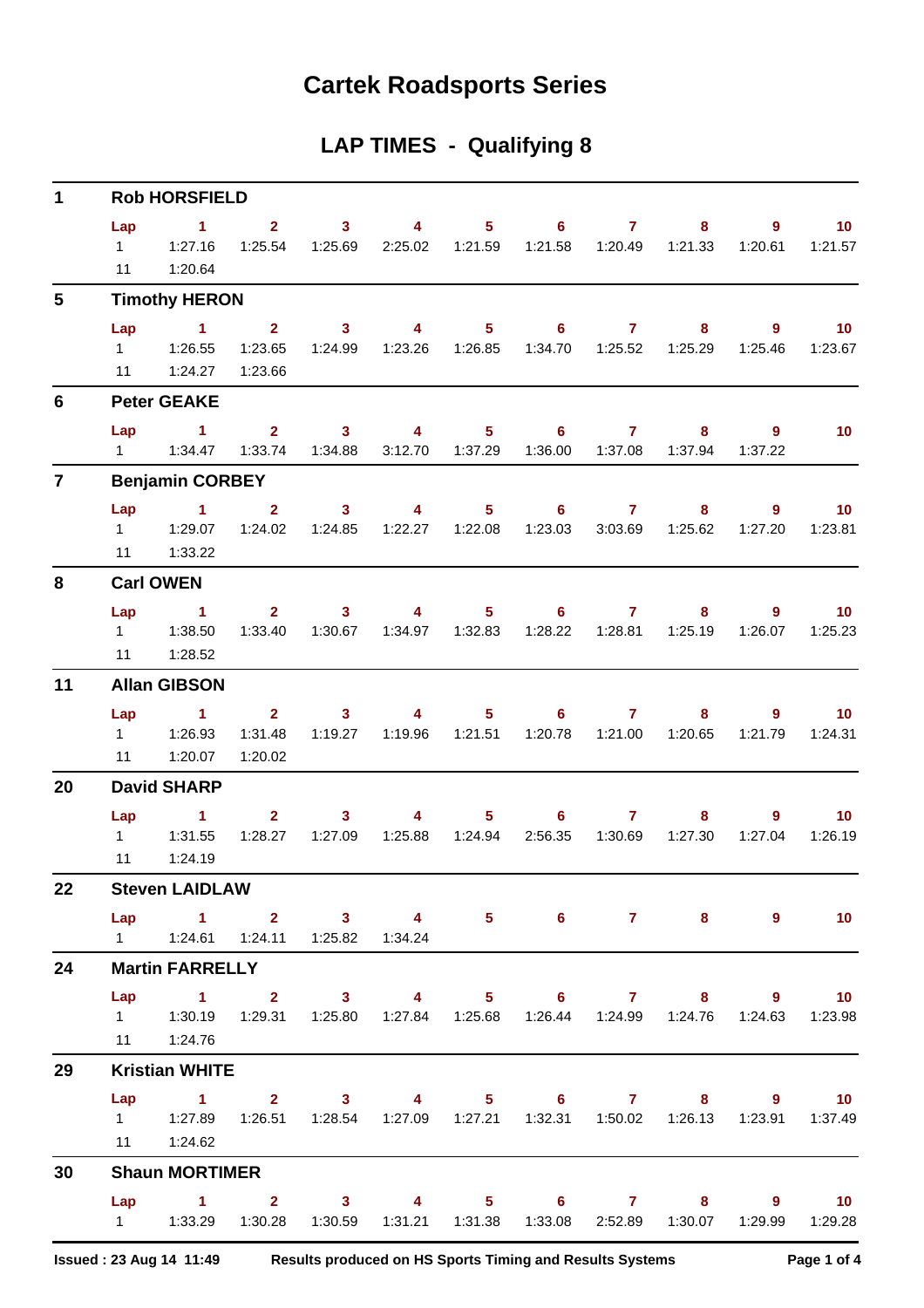| 32 |                             | <b>Will POWELL</b>                                                                                                      |                                                        |                                             |                                            |                                    |                                                                        |                                    |              |                           |                              |
|----|-----------------------------|-------------------------------------------------------------------------------------------------------------------------|--------------------------------------------------------|---------------------------------------------|--------------------------------------------|------------------------------------|------------------------------------------------------------------------|------------------------------------|--------------|---------------------------|------------------------------|
|    | Lap<br>11                   | $\sim$ 1<br>1 1:31.66<br>1:25.44                                                                                        | $\overline{2}$<br>1:29.94                              | $\overline{\mathbf{3}}$<br>1:30.85          | $\overline{\mathbf{4}}$                    | 5 <sub>1</sub><br>1:27.81  1:26.66 |                                                                        | $6 \qquad \qquad 7$                | 8<br>1:26.64 | $9^{\circ}$<br>1:26.94    | 10 <sup>°</sup><br>1:25.68   |
| 33 |                             | <b>Alex KNIGHT</b>                                                                                                      |                                                        |                                             |                                            |                                    |                                                                        |                                    |              |                           |                              |
|    | Lap                         | $\sim$ 1<br>11  1:25.81                                                                                                 | $\overline{2}$                                         | $\overline{\mathbf{3}}$<br>1:28.16  1:24.98 | $\overline{\mathbf{4}}$                    | $5 -$<br>1:26.74  1:24.80          | $\overline{\phantom{a}}$ 6                                             | $\overline{7}$<br>1:26.48  1:24.79 | 8<br>1:26.01 | $\overline{9}$<br>2:29.55 | $\overline{10}$<br>1:25.43   |
| 41 |                             | <b>Tim HARRISON</b>                                                                                                     |                                                        |                                             |                                            |                                    |                                                                        |                                    |              |                           |                              |
|    | Lap<br>11                   | $\sim$ 1<br>$1 \quad 1:24.98$<br>1:22.24                                                                                | $\overline{2}$<br>1:21.09                              | $\overline{\mathbf{3}}$<br>1:20.99          | $\sim$ 4 and $\sim$ 4                      | 1:24.53 2:53.27                    | $5 \t\t 6 \t\t 7$                                                      |                                    | 8<br>1:22.14 | $9^{\circ}$<br>1:23.24    | 10 <sub>1</sub><br>1:21.56   |
| 46 |                             | <b>Rebecca JACKSON</b>                                                                                                  |                                                        |                                             |                                            |                                    |                                                                        |                                    |              |                           |                              |
|    | Lap                         | $\sim$ 1<br>$1 \t 1:25.03$<br>11  1:20.79                                                                               | 2 <sup>1</sup><br>1:23.42                              | 3 <sup>7</sup>                              | $\overline{\mathbf{A}}$<br>1:23.47 2:16.22 | 1:22.07                            | $5 - 5$                                                                | $6 \overline{7}$                   | 8<br>1:21.86 | $\overline{9}$<br>1:20.51 | $\overline{10}$<br>1:20.46   |
| 50 |                             | <b>Steve HEWSON</b>                                                                                                     |                                                        |                                             |                                            |                                    |                                                                        |                                    |              |                           |                              |
|    |                             | Lap 1                                                                                                                   |                                                        | 1:23.36                                     | $2 \qquad 3 \qquad 4$<br>1:24.85           | 1:21.95                            | $5 \t\t 6 \t\t 7 \t\t 8$<br>3:53.28                                    | 1:24.16                            | 1:21.80      | $9^{\circ}$<br>1:21.36    | $\sim$ 10<br>1:22.75         |
| 55 |                             | <b>Antony McEVOY</b>                                                                                                    |                                                        |                                             |                                            |                                    |                                                                        |                                    |              |                           |                              |
|    | $1 \quad \Box$              | $Lap$ 1<br>1:27.61                                                                                                      | 1:30.63                                                | $2 \t 3$<br>1:26.49                         |                                            | $\overline{4}$ and $\overline{4}$  | $5 \t\t 6 \t\t 7$                                                      | 1:24.61  1:24.50                   | 1:24.94      | $8 - 1$<br>9<br>1:33.41   | 10 <sup>°</sup><br>3:40.85   |
| 65 |                             | <b>Christopher FELLOWS</b>                                                                                              |                                                        |                                             |                                            |                                    |                                                                        |                                    |              |                           |                              |
|    | Lap<br>$1 \quad$<br>11      | $\sim$ $\sim$ 1<br>1:33.09<br>1:24.42                                                                                   | $\overline{2}$<br>1:27.81                              | 3 <sup>1</sup><br>1:27.31                   | $\overline{4}$                             | 5 <sub>1</sub><br>1:26.30  1:25.88 | $6 -$                                                                  | $\mathbf{7}$<br>1:25.42  1:25.90   | 8<br>1:24.08 | $9^{\circ}$<br>1:35.65    | 10 <sup>°</sup><br>1:26.87   |
| 66 |                             | <b>Alex LIVESLEY</b>                                                                                                    |                                                        |                                             |                                            |                                    |                                                                        |                                    |              |                           |                              |
|    | Lap<br>$1 \quad \Box$<br>11 | $\sim$ 1<br>1:26.66                                                                                                     | $\overline{\mathbf{2}}$<br>1:21.61<br>1:19.61  1:20.06 | $\overline{\mathbf{3}}$<br>1:23.36          | $\overline{\mathbf{4}}$                    | $5 -$                              | $\overline{\phantom{0}}$ 6                                             | $\overline{7}$                     | 8<br>1:19.49 | $9^{\circ}$<br>1:20.28    | $\overline{10}$<br>1:21.51   |
| 67 |                             | <b>James ROGERS</b>                                                                                                     |                                                        |                                             |                                            |                                    |                                                                        |                                    |              |                           |                              |
|    | Lap<br>$11 -$               | 1 2 3 4 5 6 7 8 9                                                                                                       | 1:27.37  1:26.02                                       |                                             |                                            |                                    | 1:26.04  1:27.13  1:27.25  1:27.78  1:25.85  1:27.32                   |                                    |              | 1:25.60                   | $\blacksquare$ 10<br>1:25.78 |
| 68 |                             | <b>Lloyd CHAFER</b>                                                                                                     |                                                        |                                             |                                            |                                    |                                                                        |                                    |              |                           |                              |
|    |                             | Lap 1 2 3 4 5 6 7 8<br>1   1:33.62   1:28.44   1:24.42   1:25.01   1:24.45   1:23.98   1:25.24   1:27.23<br>11  1:25.64 |                                                        |                                             |                                            |                                    |                                                                        |                                    |              | $9 \t 10$                 | 1:24.28  1:24.12             |
| 69 |                             | <b>Eliot DUNMORE</b>                                                                                                    |                                                        |                                             |                                            |                                    |                                                                        |                                    |              |                           |                              |
|    | Lap<br>$11 -$               | 1 2 3 4 5 6 7 8 9 10                                                                                                    | 1:23.46 1:22.77                                        |                                             |                                            |                                    | 1:25.41  1:23.34  1:23.82  1:24.05  1:23.30  1:23.78  1:23.87  1:22.42 |                                    |              |                           |                              |
| 71 |                             | <b>Kelvin LAIDLAW</b>                                                                                                   |                                                        |                                             |                                            |                                    |                                                                        |                                    |              |                           |                              |
|    |                             | Lap 1                                                                                                                   |                                                        |                                             |                                            |                                    | 2 3 4 5 6 7 8<br>1:31.12  1:33.42  2:44.80  1:28.03  1:27.38  1:26.45  |                                    |              | $9^{\circ}$<br>1:29.13    | $\overline{10}$<br>1:27.86   |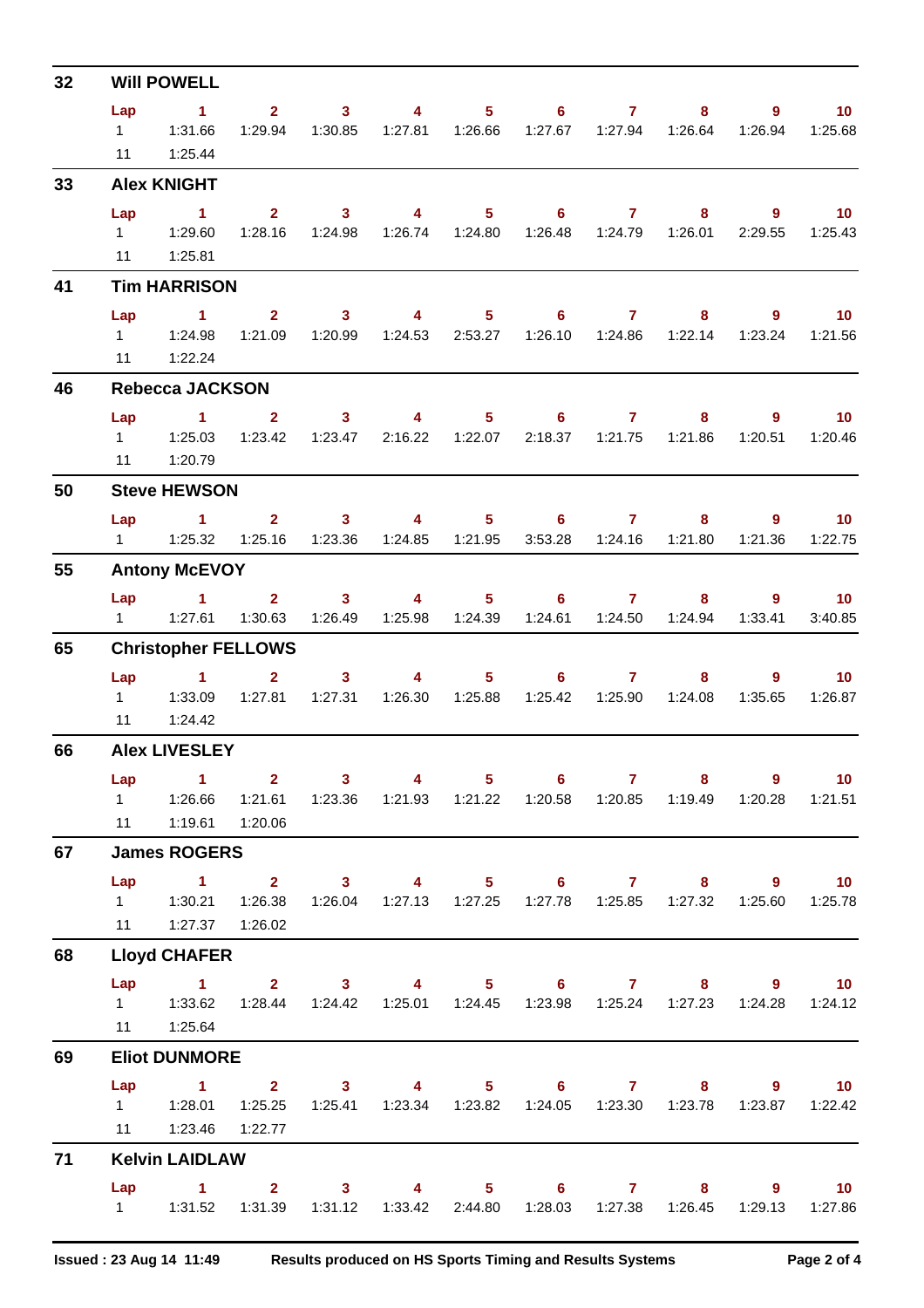| $1 \qquad 2 \qquad 3 \qquad 4 \qquad 5 \qquad 6 \qquad 7$<br>$8$ 9<br>Lap<br>10 <sub>1</sub><br>1   1:32.10   1:29.31   1:30.26   1:29.88   4:13.57   1:39.15   1:42.88   1:32.08<br>1:30.29<br>80<br><b>Steve BROWN</b><br>Lap 1 2 3 4 5 6 7 8 9<br>$\overline{10}$<br>1:26.95  1:46.20  1:19.97  2:41.68  1:22.02<br>1:20.89  1:20.18<br>1:22.03<br>1:21.28<br>11  1:20.52<br>84<br><b>Leon BIDGWAY</b><br>1 2 3 4 5 6 7 8<br>Lap<br>$9^{\circ}$<br>$\overline{10}$<br>1:24.83<br>1:23.70  1:22.42  1:22.24  1:22.13  1:22.17  1:21.26  1:20.82  1:20.94<br>11   1:20.83<br>1:20.45<br>92<br>Dan HOLMES<br>Lap 1 2 3 4 5 6 7 8 9 10<br>1:30.15  1:26.13  1:26.11  1:26.50  1:25.50  1:24.71  1:25.32  1:24.71<br>1:24.68<br>11 1:27.35<br>99<br><b>Stuart NICHOLLS</b><br>Lap 1 2 3 4 5 6 7 8 9 10<br>1:22.85   1:21.55   1:21.03   1:20.94   1:22.59   1:24.13   1:24.11<br>3:01.92<br>1:24.06<br>1:22.97<br>11<br>101<br><b>Antony SHARPE</b><br>Lap 1 2 3 4 5 6 7 8<br>$9$ 10<br>1:24.93  1:24.84  1:21.99  1:23.45  1:22.10  3:24.99  1:24.80<br>1:22.37<br>1:21.68<br>1:30.73<br>11<br>119<br><b>David GARDNER</b><br>Lap 1 2 3 4<br>$5 \t\t 6 \t\t 7$<br>$8 - 1$<br>$9 \t 10$<br>1:21.51  1:22.74  2:41.48<br>1:23.18<br>1:21.81<br>1:20.86<br>1:23.05<br>1:24.71<br>11<br>147<br><b>Richard COOKE</b><br>1 2 3 4 5 6 7 8 9 10<br>Lap<br>1    1:36.12    1:33.02    1:30.51    1:31.43    1:34.19    2:59.66    1:27.70    1:26.54    1:24.32    1:24.68<br>150<br><b>Gregory BARLOW</b><br>Lap 1 2 3 4 5 6 7 8 9 10<br>1   1:32.47   1:30.30   1:29.63   1:30.59   1:29.92   1:28.38   1:28.93   1:28.25   1:28.55   1:29.93<br>11  1:29.58<br>155<br><b>Christian TIMMS</b><br>Lap 1 2 3 4 5 6 7 8 9 10<br>1   1:27.34   1:26.40   1:27.22   1:26.10   1:33.49   1:58.63   1:32.85   1:35.32   1:35.01   1:32.75<br>176<br><b>Alan BROAD</b><br>1 2 3 4 5 6 7 8 9 10<br>Lap<br>1    1:23.99    1:25.80    1:23.40    1:22.93    1:23.61    1:20.90    1:22.28    2:41.95    1:20.94    1:20.27<br>11 1:19.73<br>239<br><b>Ben HANCY</b><br>1 2 3 4 5 6 7 8 9 10<br>Lap<br>1:32.97  1:32.41  1:29.91  1:29.56  1:30.57  1:30.86  1:30.78  1:29.01  1:27.64<br>$1 \t 1:32.13$<br>11   1:28.71 | 79 | <b>Daniel WILLIAMS</b> |  |  |  |  |  |
|-------------------------------------------------------------------------------------------------------------------------------------------------------------------------------------------------------------------------------------------------------------------------------------------------------------------------------------------------------------------------------------------------------------------------------------------------------------------------------------------------------------------------------------------------------------------------------------------------------------------------------------------------------------------------------------------------------------------------------------------------------------------------------------------------------------------------------------------------------------------------------------------------------------------------------------------------------------------------------------------------------------------------------------------------------------------------------------------------------------------------------------------------------------------------------------------------------------------------------------------------------------------------------------------------------------------------------------------------------------------------------------------------------------------------------------------------------------------------------------------------------------------------------------------------------------------------------------------------------------------------------------------------------------------------------------------------------------------------------------------------------------------------------------------------------------------------------------------------------------------------------------------------------------------------------------------------------------------------------------------------------------------------------------------------------------------------------------------------------------------------------------------------------------------------------------------------------|----|------------------------|--|--|--|--|--|
|                                                                                                                                                                                                                                                                                                                                                                                                                                                                                                                                                                                                                                                                                                                                                                                                                                                                                                                                                                                                                                                                                                                                                                                                                                                                                                                                                                                                                                                                                                                                                                                                                                                                                                                                                                                                                                                                                                                                                                                                                                                                                                                                                                                                       |    |                        |  |  |  |  |  |
|                                                                                                                                                                                                                                                                                                                                                                                                                                                                                                                                                                                                                                                                                                                                                                                                                                                                                                                                                                                                                                                                                                                                                                                                                                                                                                                                                                                                                                                                                                                                                                                                                                                                                                                                                                                                                                                                                                                                                                                                                                                                                                                                                                                                       |    |                        |  |  |  |  |  |
|                                                                                                                                                                                                                                                                                                                                                                                                                                                                                                                                                                                                                                                                                                                                                                                                                                                                                                                                                                                                                                                                                                                                                                                                                                                                                                                                                                                                                                                                                                                                                                                                                                                                                                                                                                                                                                                                                                                                                                                                                                                                                                                                                                                                       |    |                        |  |  |  |  |  |
|                                                                                                                                                                                                                                                                                                                                                                                                                                                                                                                                                                                                                                                                                                                                                                                                                                                                                                                                                                                                                                                                                                                                                                                                                                                                                                                                                                                                                                                                                                                                                                                                                                                                                                                                                                                                                                                                                                                                                                                                                                                                                                                                                                                                       |    |                        |  |  |  |  |  |
|                                                                                                                                                                                                                                                                                                                                                                                                                                                                                                                                                                                                                                                                                                                                                                                                                                                                                                                                                                                                                                                                                                                                                                                                                                                                                                                                                                                                                                                                                                                                                                                                                                                                                                                                                                                                                                                                                                                                                                                                                                                                                                                                                                                                       |    |                        |  |  |  |  |  |
|                                                                                                                                                                                                                                                                                                                                                                                                                                                                                                                                                                                                                                                                                                                                                                                                                                                                                                                                                                                                                                                                                                                                                                                                                                                                                                                                                                                                                                                                                                                                                                                                                                                                                                                                                                                                                                                                                                                                                                                                                                                                                                                                                                                                       |    |                        |  |  |  |  |  |
|                                                                                                                                                                                                                                                                                                                                                                                                                                                                                                                                                                                                                                                                                                                                                                                                                                                                                                                                                                                                                                                                                                                                                                                                                                                                                                                                                                                                                                                                                                                                                                                                                                                                                                                                                                                                                                                                                                                                                                                                                                                                                                                                                                                                       |    |                        |  |  |  |  |  |
|                                                                                                                                                                                                                                                                                                                                                                                                                                                                                                                                                                                                                                                                                                                                                                                                                                                                                                                                                                                                                                                                                                                                                                                                                                                                                                                                                                                                                                                                                                                                                                                                                                                                                                                                                                                                                                                                                                                                                                                                                                                                                                                                                                                                       |    |                        |  |  |  |  |  |
|                                                                                                                                                                                                                                                                                                                                                                                                                                                                                                                                                                                                                                                                                                                                                                                                                                                                                                                                                                                                                                                                                                                                                                                                                                                                                                                                                                                                                                                                                                                                                                                                                                                                                                                                                                                                                                                                                                                                                                                                                                                                                                                                                                                                       |    |                        |  |  |  |  |  |
|                                                                                                                                                                                                                                                                                                                                                                                                                                                                                                                                                                                                                                                                                                                                                                                                                                                                                                                                                                                                                                                                                                                                                                                                                                                                                                                                                                                                                                                                                                                                                                                                                                                                                                                                                                                                                                                                                                                                                                                                                                                                                                                                                                                                       |    |                        |  |  |  |  |  |
|                                                                                                                                                                                                                                                                                                                                                                                                                                                                                                                                                                                                                                                                                                                                                                                                                                                                                                                                                                                                                                                                                                                                                                                                                                                                                                                                                                                                                                                                                                                                                                                                                                                                                                                                                                                                                                                                                                                                                                                                                                                                                                                                                                                                       |    |                        |  |  |  |  |  |
|                                                                                                                                                                                                                                                                                                                                                                                                                                                                                                                                                                                                                                                                                                                                                                                                                                                                                                                                                                                                                                                                                                                                                                                                                                                                                                                                                                                                                                                                                                                                                                                                                                                                                                                                                                                                                                                                                                                                                                                                                                                                                                                                                                                                       |    |                        |  |  |  |  |  |
|                                                                                                                                                                                                                                                                                                                                                                                                                                                                                                                                                                                                                                                                                                                                                                                                                                                                                                                                                                                                                                                                                                                                                                                                                                                                                                                                                                                                                                                                                                                                                                                                                                                                                                                                                                                                                                                                                                                                                                                                                                                                                                                                                                                                       |    |                        |  |  |  |  |  |
|                                                                                                                                                                                                                                                                                                                                                                                                                                                                                                                                                                                                                                                                                                                                                                                                                                                                                                                                                                                                                                                                                                                                                                                                                                                                                                                                                                                                                                                                                                                                                                                                                                                                                                                                                                                                                                                                                                                                                                                                                                                                                                                                                                                                       |    |                        |  |  |  |  |  |
|                                                                                                                                                                                                                                                                                                                                                                                                                                                                                                                                                                                                                                                                                                                                                                                                                                                                                                                                                                                                                                                                                                                                                                                                                                                                                                                                                                                                                                                                                                                                                                                                                                                                                                                                                                                                                                                                                                                                                                                                                                                                                                                                                                                                       |    |                        |  |  |  |  |  |
|                                                                                                                                                                                                                                                                                                                                                                                                                                                                                                                                                                                                                                                                                                                                                                                                                                                                                                                                                                                                                                                                                                                                                                                                                                                                                                                                                                                                                                                                                                                                                                                                                                                                                                                                                                                                                                                                                                                                                                                                                                                                                                                                                                                                       |    |                        |  |  |  |  |  |
|                                                                                                                                                                                                                                                                                                                                                                                                                                                                                                                                                                                                                                                                                                                                                                                                                                                                                                                                                                                                                                                                                                                                                                                                                                                                                                                                                                                                                                                                                                                                                                                                                                                                                                                                                                                                                                                                                                                                                                                                                                                                                                                                                                                                       |    |                        |  |  |  |  |  |
|                                                                                                                                                                                                                                                                                                                                                                                                                                                                                                                                                                                                                                                                                                                                                                                                                                                                                                                                                                                                                                                                                                                                                                                                                                                                                                                                                                                                                                                                                                                                                                                                                                                                                                                                                                                                                                                                                                                                                                                                                                                                                                                                                                                                       |    |                        |  |  |  |  |  |
|                                                                                                                                                                                                                                                                                                                                                                                                                                                                                                                                                                                                                                                                                                                                                                                                                                                                                                                                                                                                                                                                                                                                                                                                                                                                                                                                                                                                                                                                                                                                                                                                                                                                                                                                                                                                                                                                                                                                                                                                                                                                                                                                                                                                       |    |                        |  |  |  |  |  |
|                                                                                                                                                                                                                                                                                                                                                                                                                                                                                                                                                                                                                                                                                                                                                                                                                                                                                                                                                                                                                                                                                                                                                                                                                                                                                                                                                                                                                                                                                                                                                                                                                                                                                                                                                                                                                                                                                                                                                                                                                                                                                                                                                                                                       |    |                        |  |  |  |  |  |
|                                                                                                                                                                                                                                                                                                                                                                                                                                                                                                                                                                                                                                                                                                                                                                                                                                                                                                                                                                                                                                                                                                                                                                                                                                                                                                                                                                                                                                                                                                                                                                                                                                                                                                                                                                                                                                                                                                                                                                                                                                                                                                                                                                                                       |    |                        |  |  |  |  |  |
|                                                                                                                                                                                                                                                                                                                                                                                                                                                                                                                                                                                                                                                                                                                                                                                                                                                                                                                                                                                                                                                                                                                                                                                                                                                                                                                                                                                                                                                                                                                                                                                                                                                                                                                                                                                                                                                                                                                                                                                                                                                                                                                                                                                                       |    |                        |  |  |  |  |  |
|                                                                                                                                                                                                                                                                                                                                                                                                                                                                                                                                                                                                                                                                                                                                                                                                                                                                                                                                                                                                                                                                                                                                                                                                                                                                                                                                                                                                                                                                                                                                                                                                                                                                                                                                                                                                                                                                                                                                                                                                                                                                                                                                                                                                       |    |                        |  |  |  |  |  |
|                                                                                                                                                                                                                                                                                                                                                                                                                                                                                                                                                                                                                                                                                                                                                                                                                                                                                                                                                                                                                                                                                                                                                                                                                                                                                                                                                                                                                                                                                                                                                                                                                                                                                                                                                                                                                                                                                                                                                                                                                                                                                                                                                                                                       |    |                        |  |  |  |  |  |
|                                                                                                                                                                                                                                                                                                                                                                                                                                                                                                                                                                                                                                                                                                                                                                                                                                                                                                                                                                                                                                                                                                                                                                                                                                                                                                                                                                                                                                                                                                                                                                                                                                                                                                                                                                                                                                                                                                                                                                                                                                                                                                                                                                                                       |    |                        |  |  |  |  |  |
|                                                                                                                                                                                                                                                                                                                                                                                                                                                                                                                                                                                                                                                                                                                                                                                                                                                                                                                                                                                                                                                                                                                                                                                                                                                                                                                                                                                                                                                                                                                                                                                                                                                                                                                                                                                                                                                                                                                                                                                                                                                                                                                                                                                                       |    |                        |  |  |  |  |  |
|                                                                                                                                                                                                                                                                                                                                                                                                                                                                                                                                                                                                                                                                                                                                                                                                                                                                                                                                                                                                                                                                                                                                                                                                                                                                                                                                                                                                                                                                                                                                                                                                                                                                                                                                                                                                                                                                                                                                                                                                                                                                                                                                                                                                       |    |                        |  |  |  |  |  |
|                                                                                                                                                                                                                                                                                                                                                                                                                                                                                                                                                                                                                                                                                                                                                                                                                                                                                                                                                                                                                                                                                                                                                                                                                                                                                                                                                                                                                                                                                                                                                                                                                                                                                                                                                                                                                                                                                                                                                                                                                                                                                                                                                                                                       |    |                        |  |  |  |  |  |
|                                                                                                                                                                                                                                                                                                                                                                                                                                                                                                                                                                                                                                                                                                                                                                                                                                                                                                                                                                                                                                                                                                                                                                                                                                                                                                                                                                                                                                                                                                                                                                                                                                                                                                                                                                                                                                                                                                                                                                                                                                                                                                                                                                                                       |    |                        |  |  |  |  |  |
|                                                                                                                                                                                                                                                                                                                                                                                                                                                                                                                                                                                                                                                                                                                                                                                                                                                                                                                                                                                                                                                                                                                                                                                                                                                                                                                                                                                                                                                                                                                                                                                                                                                                                                                                                                                                                                                                                                                                                                                                                                                                                                                                                                                                       |    |                        |  |  |  |  |  |
|                                                                                                                                                                                                                                                                                                                                                                                                                                                                                                                                                                                                                                                                                                                                                                                                                                                                                                                                                                                                                                                                                                                                                                                                                                                                                                                                                                                                                                                                                                                                                                                                                                                                                                                                                                                                                                                                                                                                                                                                                                                                                                                                                                                                       |    |                        |  |  |  |  |  |
|                                                                                                                                                                                                                                                                                                                                                                                                                                                                                                                                                                                                                                                                                                                                                                                                                                                                                                                                                                                                                                                                                                                                                                                                                                                                                                                                                                                                                                                                                                                                                                                                                                                                                                                                                                                                                                                                                                                                                                                                                                                                                                                                                                                                       |    |                        |  |  |  |  |  |
|                                                                                                                                                                                                                                                                                                                                                                                                                                                                                                                                                                                                                                                                                                                                                                                                                                                                                                                                                                                                                                                                                                                                                                                                                                                                                                                                                                                                                                                                                                                                                                                                                                                                                                                                                                                                                                                                                                                                                                                                                                                                                                                                                                                                       |    |                        |  |  |  |  |  |
|                                                                                                                                                                                                                                                                                                                                                                                                                                                                                                                                                                                                                                                                                                                                                                                                                                                                                                                                                                                                                                                                                                                                                                                                                                                                                                                                                                                                                                                                                                                                                                                                                                                                                                                                                                                                                                                                                                                                                                                                                                                                                                                                                                                                       |    |                        |  |  |  |  |  |
|                                                                                                                                                                                                                                                                                                                                                                                                                                                                                                                                                                                                                                                                                                                                                                                                                                                                                                                                                                                                                                                                                                                                                                                                                                                                                                                                                                                                                                                                                                                                                                                                                                                                                                                                                                                                                                                                                                                                                                                                                                                                                                                                                                                                       |    |                        |  |  |  |  |  |
|                                                                                                                                                                                                                                                                                                                                                                                                                                                                                                                                                                                                                                                                                                                                                                                                                                                                                                                                                                                                                                                                                                                                                                                                                                                                                                                                                                                                                                                                                                                                                                                                                                                                                                                                                                                                                                                                                                                                                                                                                                                                                                                                                                                                       |    |                        |  |  |  |  |  |
|                                                                                                                                                                                                                                                                                                                                                                                                                                                                                                                                                                                                                                                                                                                                                                                                                                                                                                                                                                                                                                                                                                                                                                                                                                                                                                                                                                                                                                                                                                                                                                                                                                                                                                                                                                                                                                                                                                                                                                                                                                                                                                                                                                                                       |    |                        |  |  |  |  |  |
|                                                                                                                                                                                                                                                                                                                                                                                                                                                                                                                                                                                                                                                                                                                                                                                                                                                                                                                                                                                                                                                                                                                                                                                                                                                                                                                                                                                                                                                                                                                                                                                                                                                                                                                                                                                                                                                                                                                                                                                                                                                                                                                                                                                                       |    |                        |  |  |  |  |  |
|                                                                                                                                                                                                                                                                                                                                                                                                                                                                                                                                                                                                                                                                                                                                                                                                                                                                                                                                                                                                                                                                                                                                                                                                                                                                                                                                                                                                                                                                                                                                                                                                                                                                                                                                                                                                                                                                                                                                                                                                                                                                                                                                                                                                       |    |                        |  |  |  |  |  |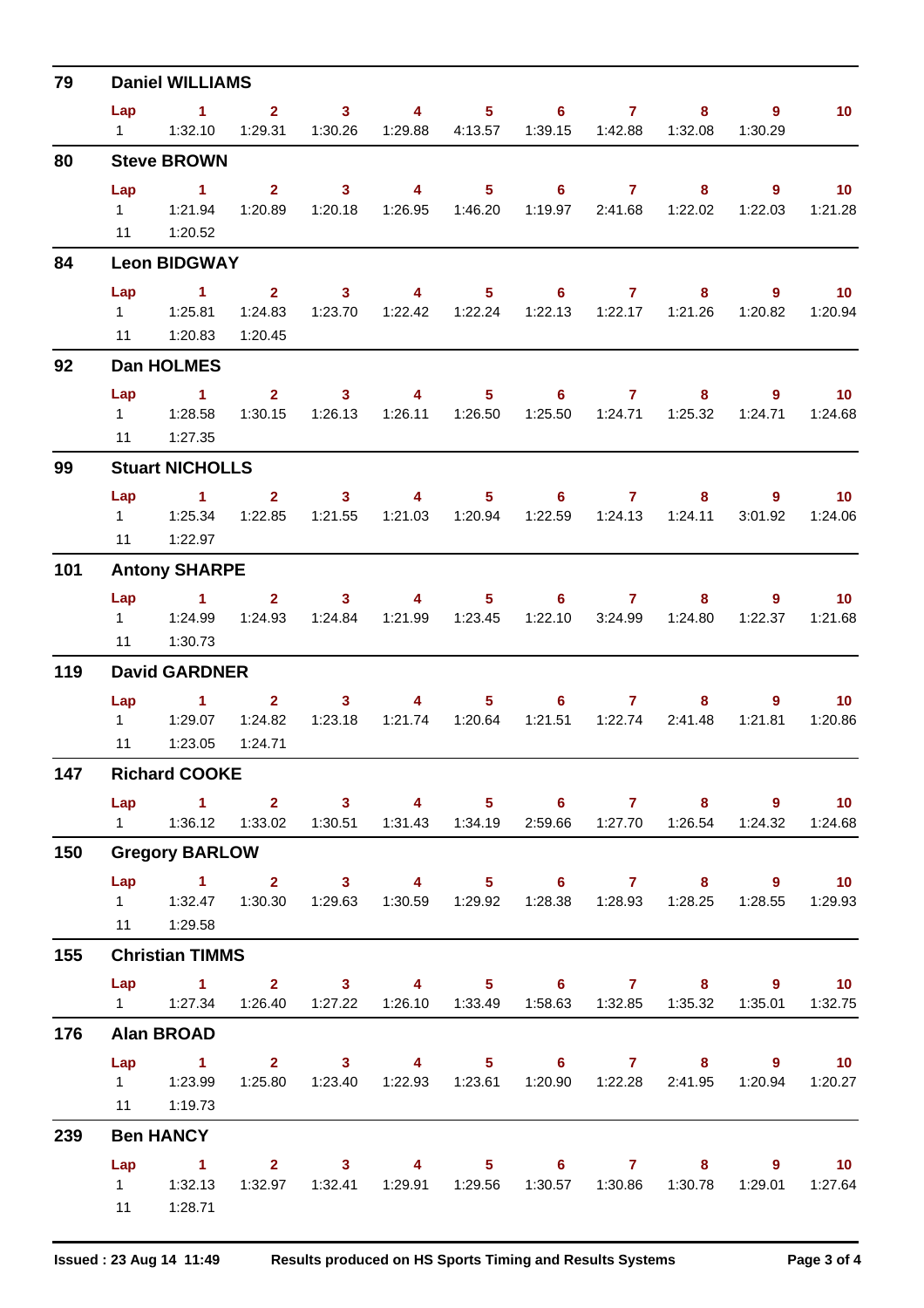| 262 | <b>Mike McCULLUM</b>                                                            |  |  |  |  |  |
|-----|---------------------------------------------------------------------------------|--|--|--|--|--|
|     | Lap 1 2 3 4 5 6 7 8 9 10                                                        |  |  |  |  |  |
|     | 1:23.51 1:21.36 1:22.11 1:19.82 1:22.22 1:24.08 1:23.06 2:54.25 1:26.13 1:21.03 |  |  |  |  |  |
|     | 11 1:22.76                                                                      |  |  |  |  |  |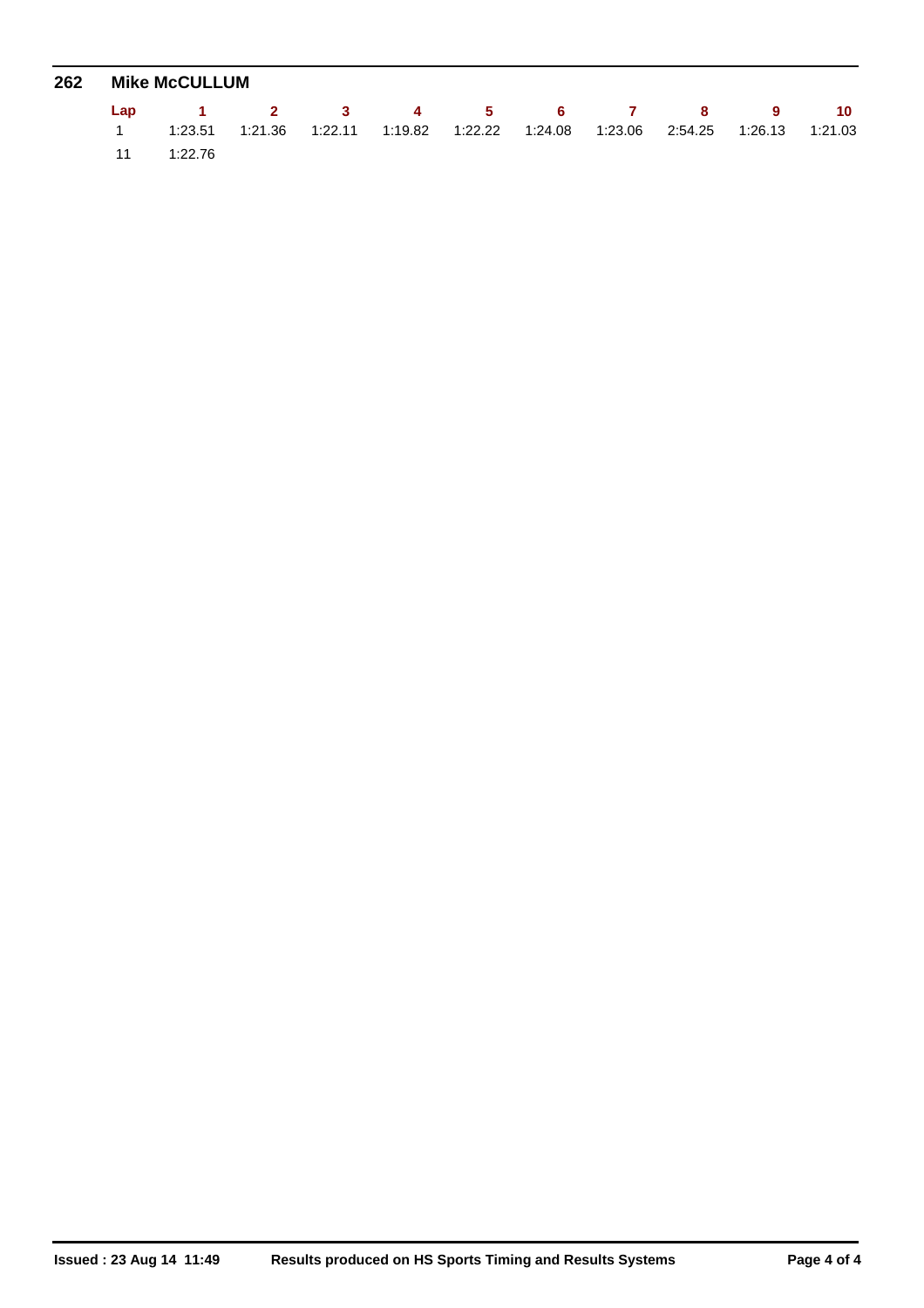### **CE GR** RА

### **Cartek Roadsports Series**

**Race 8**

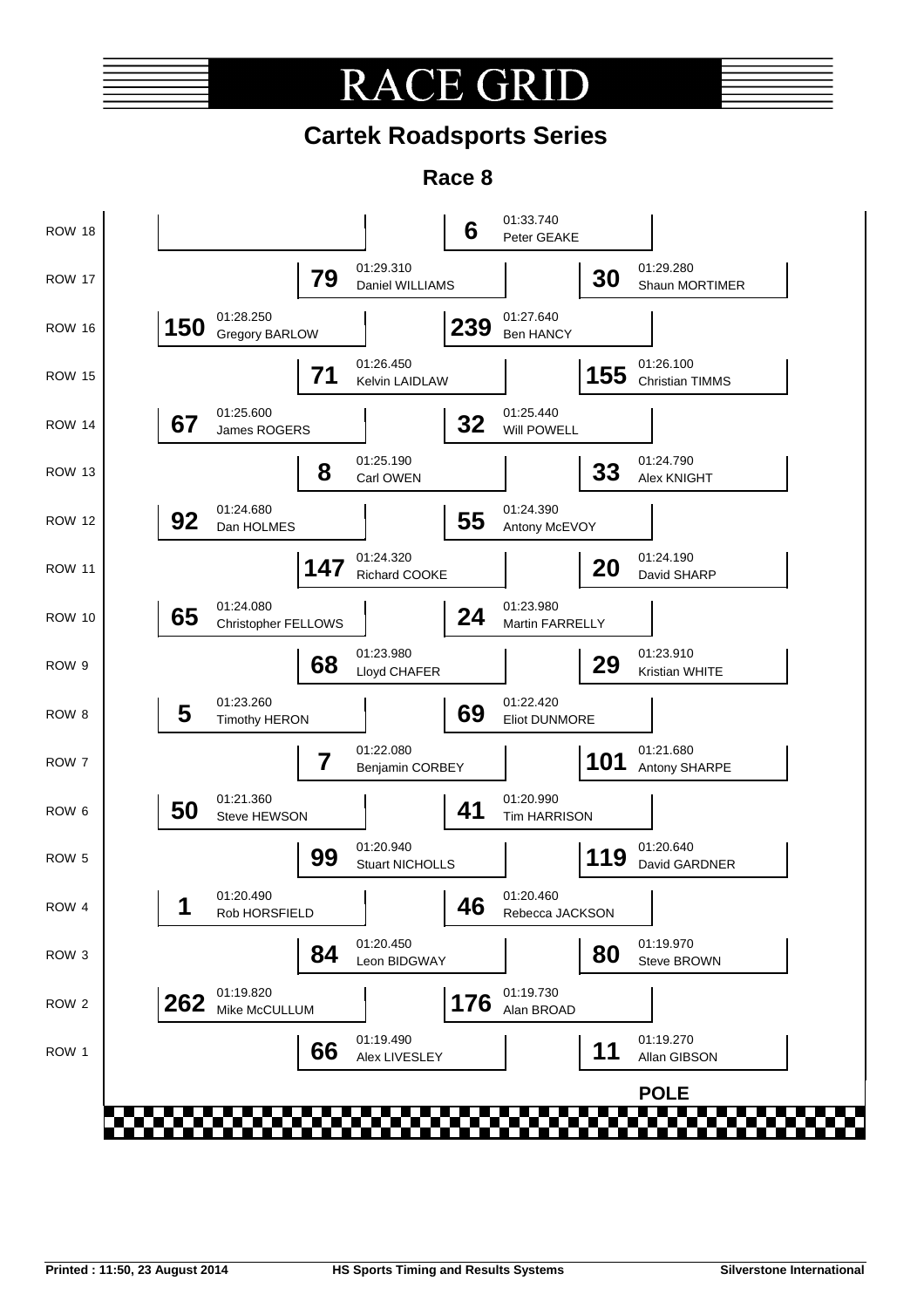

### **Provisional Results - Race 8**

| PI | No             | <b>CI</b> | <b>Name</b>                                                                     | Car                      | Laps | Time     | <b>Behind</b> | MPH | Best Lap on MPH |    |       |
|----|----------------|-----------|---------------------------------------------------------------------------------|--------------------------|------|----------|---------------|-----|-----------------|----|-------|
| 1  | 66             | A         | <b>Alec LIVESLEY</b>                                                            | <b>Jensen Healey</b>     | 33   | 45:12.22 |               |     | 81.03 1:16.34   | 13 | 87.24 |
| 2  | 11             | A         | <b>Allan GIBSON</b>                                                             | <b>Lotus Exige</b>       | 33   | 45:33.07 | 20.85         |     | 80.42 1:18.26   | 21 | 85.10 |
| 3  | 80             | в         | <b>Steve BROWN/NO</b><br><b>TRANSPONDER</b>                                     | <b>Porsche Boxster S</b> | 33   | 45:34.16 | 21.94         |     | 80.38 1:16.54   | 22 | 87.01 |
| 4  | 84             | в         | <b>Leon BIDGWAY/Andy</b><br><b>CHAPMAN</b>                                      | <b>Toyota MR2</b>        | 33   | 45:48.37 | 36.15         |     | 79.97 1:19.10   | 18 | 84.20 |
| 5  | 41             | A         | <b>Tim HARRISON/Andrew</b><br><b>THOMPSON</b>                                   | Morgan +4                | 33   | 45:48.78 | 36.56         |     | 79.96 1:17.86   | 24 | 85.54 |
| 6  | 176            | в         | <b>Alan BROAD/James</b><br><b>BROAD - Transponder</b><br>stopped working        | <b>BMW M3</b>            | 33   | 46:01.63 | 49.41         |     | 79.58 1:19.21   | 21 | 84.08 |
| 7  | 262            | в         | <b>Mike McCULLUM/Neil</b><br><b>SMITH - TRANSPONDER</b><br>now OK               | <b>Porsche Boxster S</b> | 33   | 46:05.30 | 53.08         |     | 79.48 1:18.60   | 8  | 84.73 |
| 8  | 119            | в         | <b>David</b><br><b>GARDNER/Christopher</b><br><b>MILLS</b>                      | Ginetta G27R             | 33   | 46:08.01 | 55.79         |     | 79.40 1:19.32   | 14 | 83.96 |
| 9  | 1              | A         | <b>Rob HORSFIELD</b>                                                            | <b>Toyota MR2 Turbo</b>  | 33   | 46:08.32 | 56.10         |     | 79.39 1:18.32   | 14 | 85.04 |
| 10 | 46             | в         | Rebecca JACKSON                                                                 | <b>Porsche Boxster</b>   | 32   | 45:24.87 | 1 Lap         |     | 78.21 1:18.47   | 24 | 84.87 |
| 11 | 55             | в         | <b>Antony McEVOY</b>                                                            | Porsche 944S2            | 32   | 45:33.02 | 1 Lap         |     | 77.98 1:20.63   | 29 | 82.60 |
| 12 | 50             | в         | <b>Steve HEWSON/Robert</b><br><b>GILHAM</b>                                     | Porsche 924S             | 32   | 45:43.39 | 1 Lap         |     | 77.68 1:20.39   | 26 | 82.85 |
| 13 | 69             | C         | <b>Eliot DUNMORE</b>                                                            | <b>Mini Cooper S</b>     | 32   | 45:45.63 | 1 Lap         |     | 77.62 1:22.03   | 25 | 81.19 |
| 14 | 24             | C         | <b>Martin FARRELLY</b>                                                          | Toyota MR2 Mk2           | 32   | 46:23.29 | 1 Lap         |     | 76.57 1:21.09   | 17 | 82.13 |
| 15 | 101            | в         | <b>Antony SHARPE/David</b><br><b>SCARBOROUGH-</b><br><b>Transponder stopped</b> | <b>Lotus Elise</b>       | 32   | 46:30.12 | 1 Lap         |     | 76.38 1:19.49   | 11 | 83.78 |
| 16 | 8              | в         | working<br><b>Carl OWEN</b>                                                     | Audi TT                  | 31   | 45:18.21 | 2 Laps        |     | 75.95 1:19.79   | 20 | 83.47 |
| 17 | 5              | C         | <b>Timothy HERON/Cam</b>                                                        | Toyota MR2 Mk2           | 31   | 45:21.29 | 2 Laps        |     | 75.87 1:22.95   | 27 | 80.29 |
| 18 | 33             | C         | <b>WALTON</b><br><b>Alex KNIGHT</b>                                             |                          | 31   | 45:25.88 |               |     | 75.74 1:22.89   | 23 | 80.35 |
| 19 | 29             | C         |                                                                                 | Toyota MR2 Mk2           | 31   |          | 2 Laps        |     |                 | 17 | 80.45 |
|    |                |           | Kristian WHITE/William<br><b>GALLACHER</b>                                      | Toyota MR2 Mk2           |      | 45:26.82 | 2 Laps        |     | 75.71 1:22.78   |    |       |
| 20 | 147            | A         | <b>Richard COOKE/Simon</b><br><b>VERSCHUEREN</b>                                | <b>VW Golf GTi</b>       | 31   | 45:37.11 | 2 Laps        |     | 75.43 1:21.00   | 25 | 82.22 |
| 21 | 20             | А         | <b>David SHARP/Tina COOPER</b>                                                  | <b>Lotus Elise</b>       | 31   | 45:58.19 | 2 Laps        |     | 74.85 1:22.83   | 14 | 80.41 |
| 22 | 92             | C         | Dan HOLMES                                                                      | Toyota MR2 Mk2           | 31   | 45:58.65 | 2 Laps        |     | 74.84 1:22.40   | 12 | 80.83 |
| 23 | 65             | C         | <b>Christopher FELLOWS</b>                                                      | Ginetta G27              | 31   | 46:00.56 | 2 Laps        |     | 74.79 1:23.58   | 21 | 79.68 |
| 24 | $\overline{7}$ | C         | <b>Benjamin CORBEY/Harry</b><br><b>CORBEY</b>                                   | <b>Honda CRX</b>         | 31   | 46:15.03 | 2 Laps        |     | 74.40 1:22.91   | 12 | 80.33 |
| 25 | 67             | С         | <b>James ROGERS</b>                                                             | Mazda MX5                | 31   | 46:30.23 | 2 Laps        |     | 73.99 1:24.62   | 11 | 78.70 |
| 26 | 71             | A         | <b>Kelvin LAIDLAW/Alex</b><br><b>LAIDLAW</b>                                    | <b>Morgan Roadster</b>   | 31   | 46:37.25 | 2 Laps        |     | 73.81 1:23.26   | 30 | 79.99 |
| 27 | 32             | C         | <b>Will POWELL</b>                                                              | Toyota MR2 Mk2           | 31   | 46:37.83 | 2 Laps        |     | 73.79 1:24.89   | 30 | 78.45 |
| 28 | 239            | C         | <b>Ben HANCY</b>                                                                | Mazda MX5                | 30   | 45:51.88 | 3 Laps        |     | 72.60 1:27.19   | 3  | 76.38 |
| 29 | 150            | C         | <b>Gregory BARLOW</b>                                                           | <b>BMW Compact</b>       | 30   | 46:03.95 | 3 Laps        |     | 72.29 1:26.54   | 27 | 76.96 |
| 30 | 155            | A         | <b>Christian TIMMS/Steve</b><br><b>LAWSON</b>                                   | <b>Toyota MR2 Turbo</b>  | 30   | 46:33.66 | 3 Laps        |     | 71.52 1:25.53   | 9  | 77.87 |
| 31 | 79             | C         | <b>Daniel WILLIAMS/James</b><br><b>CANFER</b>                                   | Mazda MX5                | 29   | 45:13.65 | 4 Laps        |     | 71.17 1:27.13   | 24 | 76.44 |
| 32 | 30             | С         | <b>Shaun MORTIMER/George</b><br><b>HOUGHAM</b>                                  | Toyota MR2 Mk2           | 29   | 45:28.95 | 4 Laps        |     | 70.77 1:26.27   | 26 | 77.20 |
| 33 | 6              | C         | Peter GEAKE/John HEWAT                                                          | <b>MGF</b>               | 28   | 45:31.89 | 5 Laps        |     | 68.26 1:28.40   | 11 | 75.34 |

**Weather / Track:** 

| <b>Start Time: 16:18</b> | <b>Silverstone International</b> | 23 Aug 14 17:20                        |
|--------------------------|----------------------------------|----------------------------------------|
| <b>Clerk of Course :</b> | Time Issued :                    | <b>Chief Timekeeper: Terry Stevens</b> |
|                          |                                  |                                        |

**THESE RESULTS REMAIN PROVISIONAL FOR A MINIMUM OF 30 MINUTES FROM THE TIME OF ISSUE AND UNTIL ALL JUDICIAL AND TECHNICAL MATTERS HAVE BEEN SETTLED.**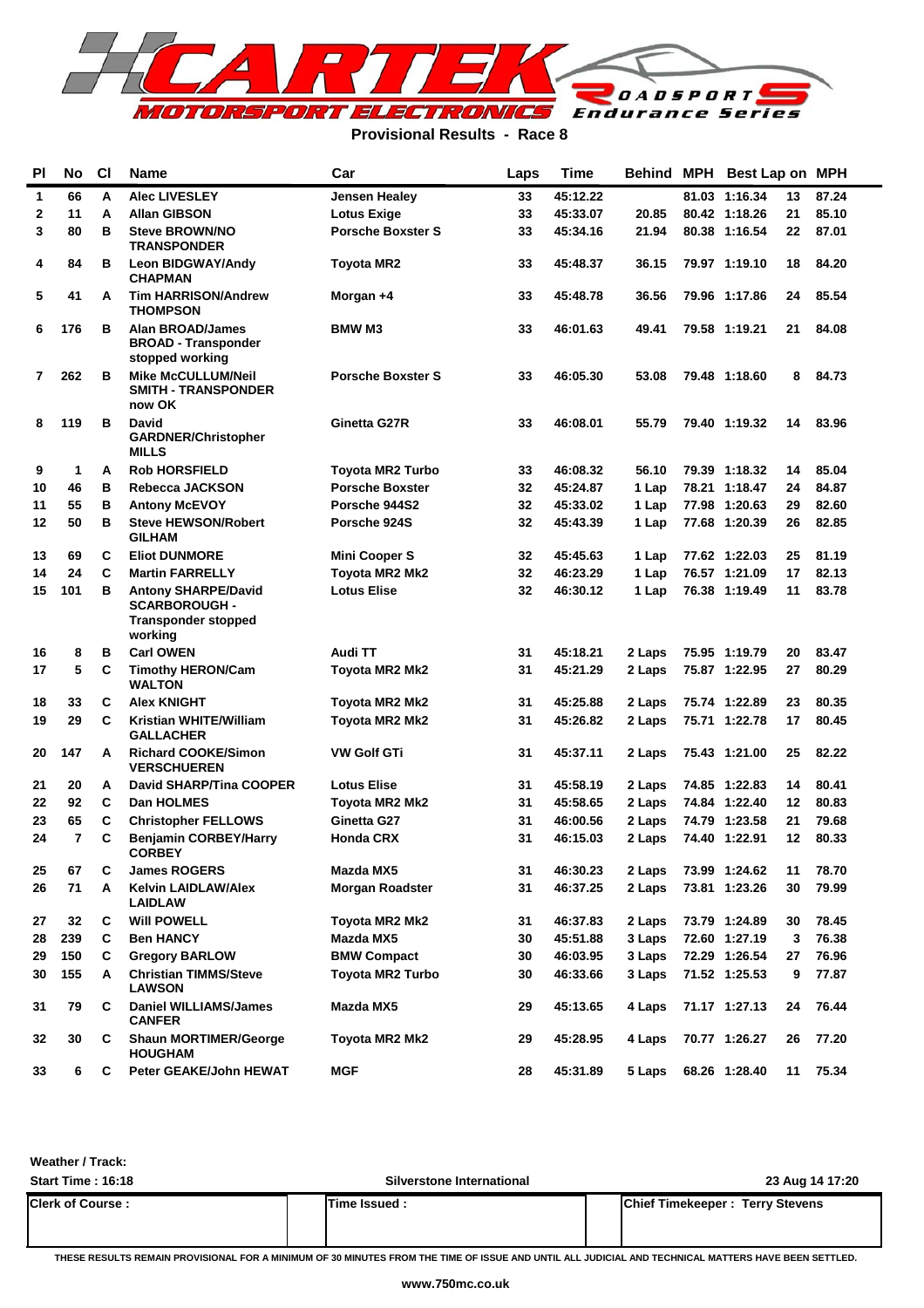| <b>PI</b> | No.                   | <b>CI</b> | <b>Name</b>                                    | Car                        | Laps | Time     |            | Behind MPH Best Lap on MPH |    |           |
|-----------|-----------------------|-----------|------------------------------------------------|----------------------------|------|----------|------------|----------------------------|----|-----------|
|           | <b>Not-Classified</b> |           |                                                |                            |      |          |            |                            |    |           |
|           | 99                    | в         | <b>Stuart NICHOLLS/Mick</b><br><b>Nicholls</b> | <b>Toyota MR2 Roadster</b> | 23   | 32:48.49 | <b>DNF</b> | 77.82 1:19.76              | 17 | 83.50     |
|           | 68                    | A         | <b>Lloyd CHAFER</b>                            | <b>BMW M3</b>              | 10   | 26:48.41 | <b>DNF</b> | 41.41 1:22.56              | 3  | 80.67     |
|           | <b>Fastest Lap</b>    |           |                                                |                            |      |          |            |                            |    |           |
|           | 66                    | A         | <b>Alec LIVESLEY</b>                           | Jensen Healey              |      |          |            | 1:16.34                    | 13 | 87.24     |
|           | 80                    | в         | <b>Steve BROWN/NO</b><br><b>TRANSPONDER</b>    | <b>Porsche Boxster S</b>   |      |          |            | 1:16.54                    | 22 | 87.01 Rec |
|           | 24                    | C         | <b>Martin FARRELLY</b>                         | Toyota MR2 Mk2             |      |          |            | 1:21.09                    | 17 | 82.13     |
|           |                       |           |                                                |                            |      |          |            |                            |    |           |

No 71 - includes 10 second penalty for stopping outside of pit window

**Weather / Track:** 

**Start Time : 16:18 Silverstone International 23 Aug 14 17:20**

| <b>Clerk of Course:</b> | Time Issued. | Chief Timekeeper: Terry Stevens |
|-------------------------|--------------|---------------------------------|
|                         |              |                                 |

**THESE RESULTS REMAIN PROVISIONAL FOR A MINIMUM OF 30 MINUTES FROM THE TIME OF ISSUE AND UNTIL ALL JUDICIAL AND TECHNICAL MATTERS HAVE BEEN SETTLED.**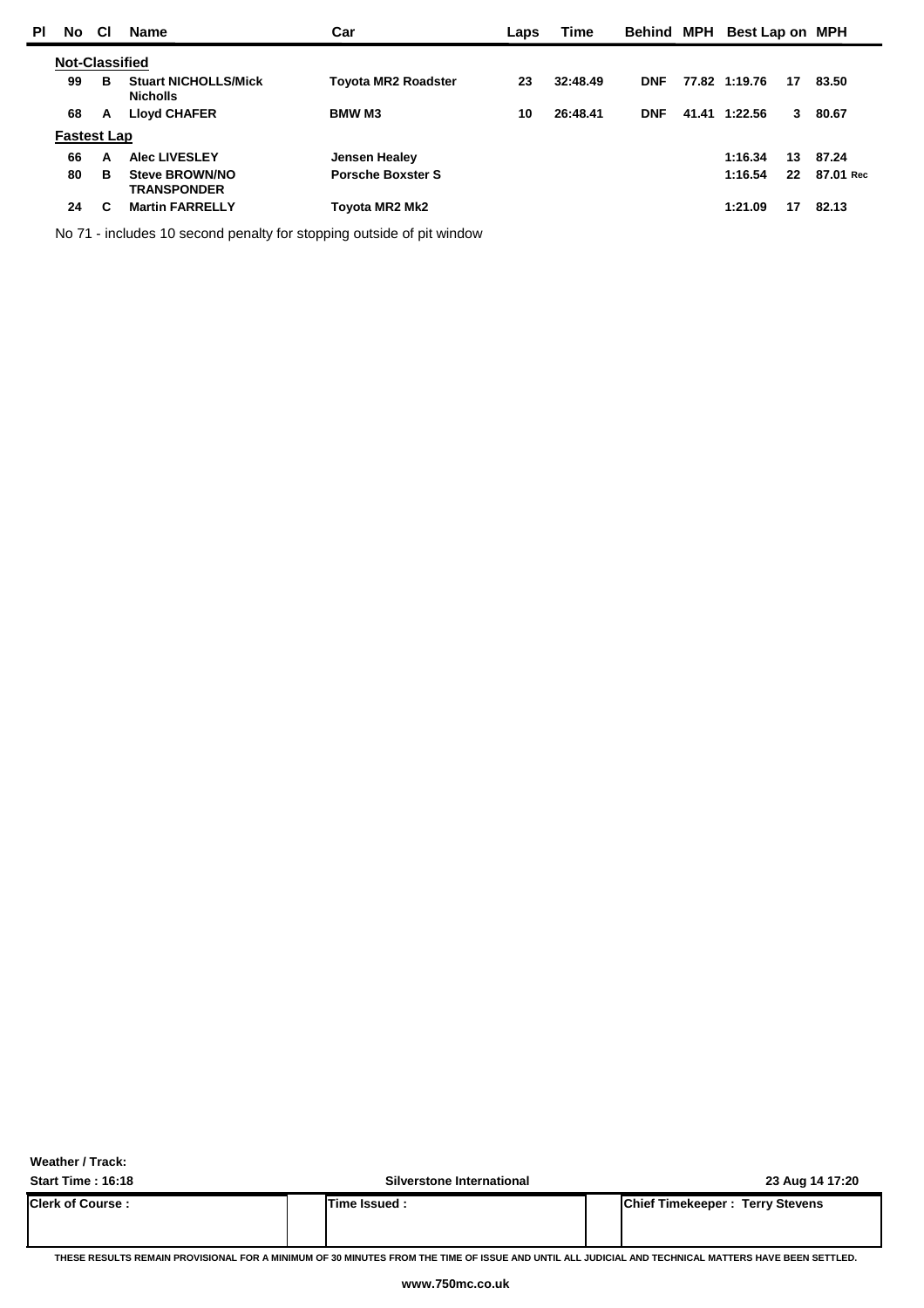|     | Lap 1             |                | Lap2        |     | Lap <sub>3</sub> |     | Lap 4       |     | Lap <sub>5</sub> |             | Lap6        |              | Lap <sub>7</sub> |     | Lap <sub>8</sub> |     | Lap <sub>9</sub> |    | Lap <sub>10</sub> |
|-----|-------------------|----------------|-------------|-----|------------------|-----|-------------|-----|------------------|-------------|-------------|--------------|------------------|-----|------------------|-----|------------------|----|-------------------|
| No. | Time              | No             | Time        | No  | <b>Time</b>      | No  | <b>Time</b> | No. | <b>Time</b>      | No          | Time        | No           | Time             | No. | Time             | No. | Time             | No | Time              |
|     | 11 1:24.27        |                | 11 2:44.78  | 11  | 4:05.86          | 11  | 5:26.19     |     | 11 6:46.11       | 11          | 8:06.63     | 11           | 9:26.76          |     | 11 10:46.41      |     | 66 12:06.22      |    | 66 13:24.72       |
|     | 84 1:27.01        | 66             | 2:48.92     | 66  | 4:09.14          | 80  | 5:29.31     | 80  | 6:49.07          | 66          | 8:09.72     | 66           | 9:28.03          |     | 66 10:46.83      |     | 11 12:06.81      |    | 11 13:26.43       |
|     | 80 1:27.40        | 80             | 2:49.78     | 80  | 4:09.48          | 66  | 5:30.06     | 66. | 6:49.48          |             | 119 8:10.16 |              | 119 9:29.65      | 6   | 10:48.91 *1      |     | 80 12:10.66      |    | 239 13:28.98 *1   |
|     | 66 1:27.91        | 119            | 2:50.08     | 119 | 4:09.80          | 119 | 5:30.48     |     | 119 6:50.76      |             | 80 8:10.87  |              | 262 9:30.39      |     | 262 10:48.99     |     | 119 12:11.32     |    | 80 13:29.88       |
|     | $1 \quad 1:28.41$ |                | 84 2:50.46  | 84  | 4:11.42          | 262 | 5:33.01     |     | 262 6:51.83      |             | 262 8:11.01 | 80           | 9:31.06          |     | 80 10:49.73      |     | 262 12:12.47     |    | 119 13:31.03      |
|     | 119 1:28.67       | $\mathbf{1}$   | 2:51.16     | 1   | 4:11.94          | 1   | 5:33.27     | 1   | 6:53.75          | $\mathbf 1$ | 8:13.82     | 1            | 9:34.38          |     | 119 10:50.15     |     | 1 12:14.56       |    | 262 13:32.09      |
|     | 262 1:29.09       |                | 101 2:51.59 |     | 262 4:12.31      | 84  | 5:34.08     | 84  | 6.55.36          | 84          | 8:16.55     | 84           | 9:38.11          | 1   | 10:54.30         |     | 79 12:18.55 *1   |    | 150 13:33.27 *1   |
|     | 101 1:29.69       |                | 262 2:51.81 |     | 101 4:13.42      | 46  | 5:37.56     | 46  | 6:59.02          | 46          | 8:18.79     | 46           | 9:38.97          | 84  | 10:57.97         |     | 84 12:19.71      |    | 1 13:33.99        |
|     | 41 1:29.87        |                | 41 2:52.95  | 41  | 4:14.82          | 99  | 5:37.87     | 41  | 7:00.28          | 41          | 8:19.88     | 41           | 9:39.47          |     | 46 10:58.94      | 41  | 12:20.89         |    | 84 13:40.06       |
|     | 176 1:30.57       |                | 46 2:54.28  | 46  | 4:15.58          | 176 | 5:39.13     |     | 176 7:00.87      |             | 176 8:21.97 | 176          | 9:42.49          |     | 41 10:59.21      |     | 46 12:22.38      |    | 41 13:40.53       |
|     | 46 1:31.44        |                | 176 2:54.71 | 99  | 4:16.53          | 41  | 5:39.57     | 99  | 7:01.32          | 99          | 8.22.34     | 99           | 9:42.98          |     | 176 11:02.69     | 6   | 12:22.87 *1      |    | 46 13:42.72       |
|     | 99 1:31.71        |                | 99 2:55.13  | 176 | 4:16.89          | 69  | 5:40.21     | 69  | 7:03.27          | 69          | 8:25.81     | 101          | 9:48.47          |     | 99 11:03.11      |     | 176 12:23.91     |    | 176 13:44.31      |
|     | 69 1:32.66        | 69             | 2:55.60     | 69  | 4:17.86          | 55  | 5:41.45     | 55  | 7:03.57          |             | 101 8:26.14 | 69           | 9:49.16          |     | 101 11:08.32     |     | 99 12:24.34      |    | 99 13:44.87       |
|     | 55 1:33.05        | 55             | 2:56.52     | 55  | 4:19.19          | 101 | 5:42.71     |     | 101 7:04.78      | 55          | 8:26.94     | 55           | 9:49.44          |     | 69 11:11.68      |     | 101 12:28.91     |    | 79 13:48.54 *1    |
|     | 5 1:33.30         |                | 29 2:58.05  | 29  | 4:21.88          | 50  | 5:45.32     |     | 50 7:07.10       | 50          | 8:28.99     | 50           | 9:50.60          |     | 55 11:12.05      |     | 30 12:29.91 *1   |    | 101 13:49.69      |
|     | 29 1:33.46        |                | 50 2:58.98  | 50  | 4:22.54          | 68  | 5:47.78     | 68  | 7:10.95          | 29          | 8:37.71     |              | 24 10:02.48      |     | 50 11:12.76      |     | 55 12:32.98      |    | 6 13:54.37 *1     |
|     | 50 1:34.46        | 5              | 2:59.63     | 68  | 4:23.84          | 29  | 5:48.11     |     | 29 7:13.17       |             | 24 8:38.44  | 29           | 10:02.94         |     | 24 11:26.53      |     | 50 12:33.83      |    | 55 13:54.95       |
|     | 24 1:34.49        | 24             | 3:00.44     | 5   | 4:25.69          | 24  | 5:50.52     |     | 24 7:13.95       | 5           | 8:38.72     | 5            | 10:03.42         |     | 29 11:27.45      |     | 69 12:34.67      |    | 50 13:56.96       |
|     | 7 1:35.22         | $\overline{7}$ | 3:00.87     | 24  | 4:26.03          | 5   | 5:51.33     | 5   | 7:15.02          | 20          | 8:40.61     | 20           | 10:05.87         |     | 20 11:30.57      |     | 24 12:49.77      |    | 69 13:58.45       |
|     | 20 1:35.70        | 68             | 3:01.28     | 20  | 4:26.97          | 20  | 5:52.61     | 20  | 7:16.91          | 33          | 8:40.94     |              | 33 10:06.30      |     | 33 11:31.23      |     | 29 12:50.76      |    | 30 14:02.56 *1    |
|     | 33 1:35.99        | 20             | 3:02.18     | 7   | 4:27.72          | 33  | 5:53.24     |     | 33 7:17.71       | 7           | 8:42.19     | $\mathbf{7}$ | 10:06.85         | 8   | 11:31.82         |     | 20 12:56.38      |    | 24 14:13.20       |
|     | 92 1:36.56        | 33             | 3:02.64     | 33  | 4:28.08          | 7   | 5:53.26     |     | 7 7:18.50        |             | 92 8:44.26  | 8            | 10:07.37         |     | 7 11:32.26       |     | 33 12:56.62      |    | 29 14:13.82       |
|     | 68 1:37.21        |                | 92 3:03.34  | 92  | 4:28.67          | 92  | 5:53.90     |     | 92 7:19.33       | 8           | 8:44.54     |              | 92 10:08.81      |     | 92 11:33.21      | 8   | 12:57.17         |    | 20 14:21.34       |
|     | 67 1:37.95        |                | 67 3:03.63  | 67  | 4:29.08          | 67  | 5:54.65     |     | 67 7:19.82       | 67          | 8.45.31     |              | 67 10:10.48      |     | 5 11:35.45       | 7   | 12:57.79         |    | 8 14:21.70        |
|     | 32 1:38.61        |                | 32 3:04.87  | 8   | 4:30.75          | 8   | 5:55.66     | 8   | 7:20.36          |             | 32 8:51.99  |              | 71 10:18.93      |     | 67 11:36.86      |     | 92 12:58.47      |    | 33 14:22.02       |
|     | 147 1:39.17       | 8              | 3:05.30     | 32  | 4:32.50          | 32  | 5:59.08     |     | 32 7:25.32       |             | 71 8:53.16  |              | 32 10:19.74      |     | 71 11:45.07      | 5.  | 13:00.55         |    | 7 14:22.35        |
|     | 8 1:39.71         |                | 147 3:08.18 |     | 147 4:35.31      | 71  | 6:02.10     |     | 71 7:27.41       |             | 147 8:56.23 |              | 65 10:21.71      |     | 32 11:46.12      |     | 67 13:01.70      |    | 92 14:23.55       |
|     | 30 1:40.37        |                | 30 3:08.68  | 71. | 4:36.19          | 147 | 6:03.68     |     | 147 7:30.12      |             | 65 8:56.58  |              | 147 10:23.07     |     | 65 11:46.41      |     | 65 13:10.91      |    | 5 14:24.76        |
|     | 239 1:41.09       |                | 71 3:09.43  | 30  | 4:37.02          | 65  | 6:04.22     |     | 65 7:30.46       |             | 155 8:58.54 |              | 155 10:24.87     |     | 147 11:48.38     |     | 71 13:11.79      |    | 67 14:26.80       |
|     | 71 1:41.38        |                | 65 3:10.27  | 65  | 4:37.49          | 155 | 6:05.17     |     | 155 7:31.93      |             | 239 9:02.52 |              | 239 10:31.22     |     | 155 11:50.51     |     | 32 13:13.37      |    | 65 14:35.51       |
|     | 65 1:42.09        |                | 239 3:10.97 |     | 239 4:38.16      | 30  | 6:05.75     |     | 30 7:33.46       |             | 150 9:09.03 |              | 150 10:37.38     |     | 239 12:01.29     |     | 147 13:14.04     |    | 147 14:38.78      |
|     | 150 1:42.97       |                | 155 3:12.01 |     | 155 4:39.35      |     | 239 6:07.40 |     | 239 7:35.17      |             | 30 9:10.91  |              | 30 10:40.73      |     | 150 12:04.90     |     | 155 13:16.04     |    | 32 14:39.57       |
|     | 155 1:43.74       |                | 150 3:12.65 |     | 150 4:42.99      |     | 150 6:12.37 |     | 150 7:40.68      |             | 79 9:17.13  |              | 79 10:45.98      |     |                  |     |                  |    | 155 14:42.63      |
|     | $6$ 1:45.10       |                | 79 3:15.90  | 79  | 4:46.22          | 6   | 6:17.22     |     | 79 7:48.88       | 6           | 9:18.72     |              |                  |     |                  |     |                  |    |                   |
|     | 79 1:45.46        |                | 6 3:16.32   | 6.  | 4:46.56          | 79  | 6:17.82     |     | $6$ 7:49.14      |             |             |              |                  |     |                  |     |                  |    |                   |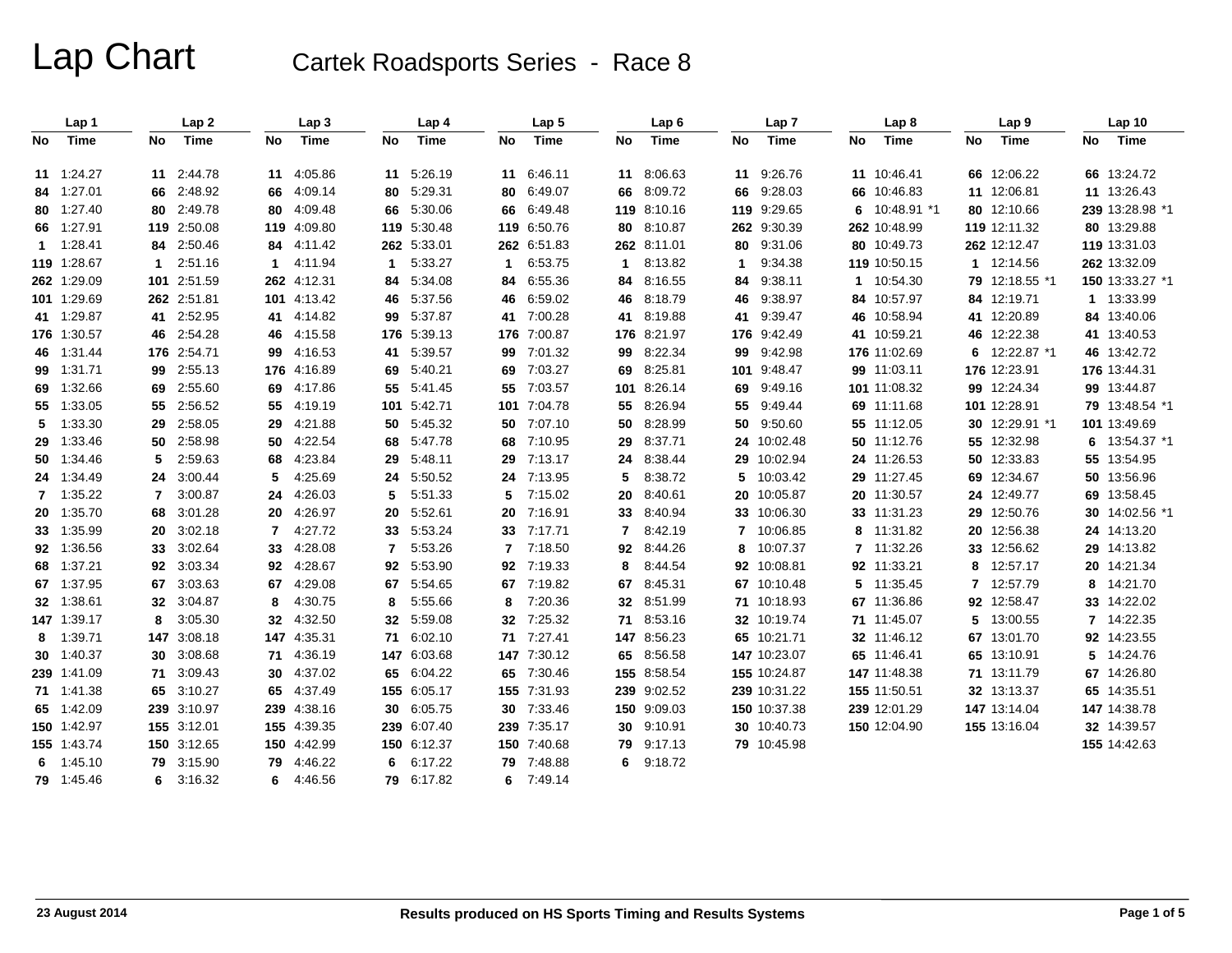|      | Lap 11          |      | Lap 12          |    | Lap <sub>13</sub> |      | Lap 14          | Lap 15          | Lap <sub>16</sub> | Lap 17          |              | Lap <sub>18</sub> |    | Lap 19          | Lap 20          |
|------|-----------------|------|-----------------|----|-------------------|------|-----------------|-----------------|-------------------|-----------------|--------------|-------------------|----|-----------------|-----------------|
| No l | Time            | No l | Time            | No | Time              | No l | Time            | No Time         | No Time           | No Time         | No           | Time              | No | Time            | No Time         |
|      | 66 14:43.48     |      | 66 16:02.13     |    | 66 17:18.47       |      | 11 18:43.88     | 11 20:04.50     | 11 21:24.98       | 11 22:46.49     |              | 80 24:07.10       |    | 80 25:26.94     | 80 26:46.96     |
|      | 11 14:44.73     |      | 147 16:04.45 *1 |    | 11 17:24.79       |      | 80 18:49.56     | 5 20:05.91 *1   | 66 21:26.76 *1    | 80 22:47.25     |              | 11 24:07.82       | 8  | 25:29.51 *1     | 24 26:48.22 *2  |
|      | 80 14:49.70     |      | 11 16:04.73     |    | 65 17:25.28 *1    |      | 119 18:49.87    | 66 20:07.20 *1  | 80 21:28.28       | 33 22:48.16 *1  |              | 20 24:09.14 *1    |    | 29 25:31.16 *1  | 68 26:48.41 *10 |
|      | 119 14:50.49    |      | 32 16:06.68 *1  |    | 80 17:29.91       |      | 65 18:50.64 *1  | 80 20:09.02     | 92 21:29.34 *2    | 7 22:49.90 *1   |              | 33 24:12.21 *1    |    | 33 25:36.19 *1  | 11 26:48.51 *1  |
|      | 262 14:51.27    |      | 80 16:09.79     |    | 119 17:30.55      |      | 262 18:50.77    | 67 20:10.99 *1  | 5 21:29.80 *1     | 262 22:53.54    |              | 5 24:15.15 *2     |    | 5 25:39.40 *2   | 150 26:51.72 *2 |
|      | 1 14:53.02      |      | 119 16:10.20    |    | 262 17:31.31      |      | 1 18:51.28      | 119 20:11.43    | 119 21:30.94      | 92 22:54.52 *2  |              | 7 24:16.09 *1     |    | 119 25:40.38 *1 | 8 26:52.08 *1   |
|      | 239 14:57.29 *1 |      | 71 16:10.89 *2  |    | 1 17:32.96        |      | 147 18:59.73 *1 | 262 20:11.86    | 262 21:31.80      | 119 22:54.78    |              | 92 24:19.64 *2    |    | 262 25:41.45 *1 | 20 27:02.16 *2  |
|      | 84 15:00.22     |      | 262 16:11.22    |    | 147 17:34.24 *1   |      | 32 19:00.03 *1  | 30 20:11.91 *2  | 67 21:39.49 *1    | 84 23:00.76     |              | 84 24:19.86       |    | 1 25:43.06 *1   | 119 27:02.40 *1 |
|      | 41 15:00.73     |      | 1 16:12.27      |    | 32 17:34.93 *1    |      | 84 19:00.62     | 65 20:15.28 *1  | 6 $21:40.53*3$    | 41 23:00.78     | $\mathbf{1}$ | 24:22.91 *1       |    | 92 25:44.73 *2  | 33 27:02.72 *1  |
|      | 150 15:01.22 *1 |      | 155 16:14.37 *1 |    | 71 17:38.29 *2    |      | 41 19:01.34     | 84 20:20.99     | 84 21:40.80       | 1 23:03.28 *1   |              | 99 24:26.67       |    | 79 25:46.72 *3  | 5 27:03.13 *2   |
|      | 46 15:01.71     |      | 84 16:20.69     |    | 84 17:40.84       |      | 176 19:03.96    | 41 20:21.56     | 30 21:41.44 *2    | 99 23:06.41     |              | 176 24:37.40 *1   |    | 176 25:58.25 *1 | 262 27:05.26 *1 |
|      | 176 15:03.81    |      | 46 16:21.80     |    | 46 17:41.65       |      | 99 19:04.47     | 176 20:24.74    | 41 21:41.51       | 101 23:10.76    |              | 30 24:46.46 *3    |    | 41 26:02.35 *1  | 84 27:05.46 *1  |
|      | 99 15:04.71     |      | 41 16:22.13     |    | 41 17:42.22       |      | 71 19:07.45 *2  | 99 20:26.34     | 1 21:42.79 *1     | 6 $23:17.70*3$  |              | 32 24:49.45 *2    |    | 101 26:16.25 *1 | 92 27:11.16 *2  |
|      | 101 15:09.18    |      | 176 16:23.64    |    | 176 17:43.21      |      | 101 19:09.77    | 147 20:29.41 *1 | 65 21:43.00 *1    | 32 23:23.12 *2  |              | 6 $24:52.51$ *3   |    | 30 26:16.84 *3  | $127:12.82*1$   |
|      | 55 15:17.12     |      | 99 16:24.57     |    | 99 17:44.52       |      | 155 19:17.55 *1 | 101 20:29.79    | 176 21:45.07      | 71 23:27.58 *2  |              | 71 24:53.22 *2    |    | 32 26:17.42 *2  | 79 27:16.04 *3  |
|      | 79 15:18.68 *1  |      | 239 16:26.52 *1 |    | 155 17:46.72 *1   |      | 55 19:21.96     | 71 20:34.78 *2  | 99 21:46.65       | 147 23:40.71 *2 |              | 65 24:53.76 *2    |    | 65 26:18.65 *2  | 99 27:17.00 *1  |
|      | 50 15:19.47     |      | 101 16:28.94    |    | 101 17:48.81      |      | 239 19:23.83 *1 | 55 20:44.46     | 101 21:49.93      | 155 23:45.55 *2 |              | 67 24:54.90 *2    |    | 71 26:19.87 *2  | 176 27:18.56 *1 |
|      | 69 15:21.12     |      | 150 16:30.28 *1 |    | 239 17:55.89 *1   |      | 50 19:24.28     | 50 20:44.74     | 32 21:55.66 *2    | 150 23:50.13 *1 |              | 55 25:01.72 *1    |    | 67 26:20.24 *2  | 7 27:20.73 *2   |
|      | 6 15:24.79 *1   |      | 55 16:38.54     |    | 150 17:57.98 *1   |      | 150 19:25.28 *1 | 69 20:51.84     | 71 22:01.69 *2    | 239 23:51.46 *1 |              | 69 25:02.76 *1    |    | 69 26:25.31 *1  | 41 27:21.49 *1  |
|      | 30 15:35.95 *1  |      | 50 16:40.67     |    | 55 17:59.54       |      | 69 19:29.33     | 239 20:52.93 *1 | 55 22:13.19       | 50 23:53.33 *1  |              | 147 25:03.53 *2   |    | 55 26:25.59 *1  | 101 27:40.58 *1 |
|      | 24 15:37.05     |      | 69 16:43.50     |    | 50 18:02.20       |      | 79 19:46.40 *1  | 150 20:53.16 *1 | 69 22:15.17       | 68 23:54.05 *9  |              | 155 25:12.80 *2   |    | 147 26:26.51 *2 | 65 27:43.29 *2  |
|      | 29 15:37.32     |      | 79 16:48.01 *1  |    | 69 18:06.40       | 24   | 19:50.24        | 68 20:55.16 *9  | 155 22:17.63 *2   | 24 24:00.01     |              | 50 25:15.98 *1    |    | 6 26:29.66 *3   | 67 27:47.03 *2  |
|      | 20 15:44.91     |      | 6 16:53.19 *1   |    | 79 18:16.54 *1    |      | 29 19:50.65     | 24 21:13.80     | 150 22:23.05 *1   | 29 24:02.21     |              | 68 25:19.45 *9    |    | 50 26:39.07 *1  | 55 27:47.85 *1  |
|      | 8 15:45.38      |      | 24 17:02.30     |    | 6 $18:21.65$ *1   |      | 20 19:55.03     | 29 21:14.18     | 239 22:23.44 *1   | 46 24:02.37 *1  |              | 150 25:19.85 *1   |    | 46 26:42.88 *1  | 71 27:48.49 *2  |
|      | 33 15:46.47     |      | 29 17:02.78     |    | 24 18:26.05       |      | 8 19:55.57      | 79 21:16.81 *1  | 68 22:27.29 *9    | 66 24:04.57     |              | 239 25:19.86 *1   |    | 66 26:43.21     | 69 27:48.77 *1  |
|      | 7 15:46.86      |      | 20 17:08.56     |    | 29 18:26.78       |      | 7 19:57.51      | 20 21:18.48     | 24 22:38.92       | 8 24:06.24      |              | 46 25:22.09 *1    |    | 155 26:44.04 *2 | 32 27:49.85 *2  |
|      | 92 15:47.79     |      | 8 17:09.00      |    | 20 18:32.20       |      | 33 19:57.78     | 8 21:18.70      | 29 22:39.43       |                 |              | 66 25:23.78       |    |                 | 147 27:50.50 *2 |
|      | 5 15:50.10      |      | 30 17:09.46 *1  |    | 8 18:33.57        |      | 92 20:03.38 *1  | 46 21:22.33 *1  | 46 22:42.73 *1    |                 |              |                   |    |                 | 30 27:51.24 *3  |
|      | 67 15:51.42     |      | 33 17:09.53     |    | 33 18:33.86       |      |                 | 33 21:23.17     | 20 22:43.36       |                 |              |                   |    |                 | 50 28:01.17 *1  |
|      | 65 16:00.18     |      | 7 17:09.77      |    | 7 18:34.10        |      |                 | 7 21:23.21      | 8 22:43.65        |                 |              |                   |    |                 | 66 28:03.01     |
|      |                 |      | 92 17:10.19     |    | 30 18:40.23 *1    |      |                 |                 | 79 22:44.72 *1    |                 |              |                   |    |                 | 46 28:03.71 *1  |
|      |                 |      | 5 17:14.99      |    | 5 18:40.38        |      |                 |                 | 66 22:46.01       |                 |              |                   |    |                 | 6 28:05.20 *3   |
|      |                 |      | 67 17:16.58     |    | 67 18:41.62       |      |                 |                 |                   |                 |              |                   |    |                 |                 |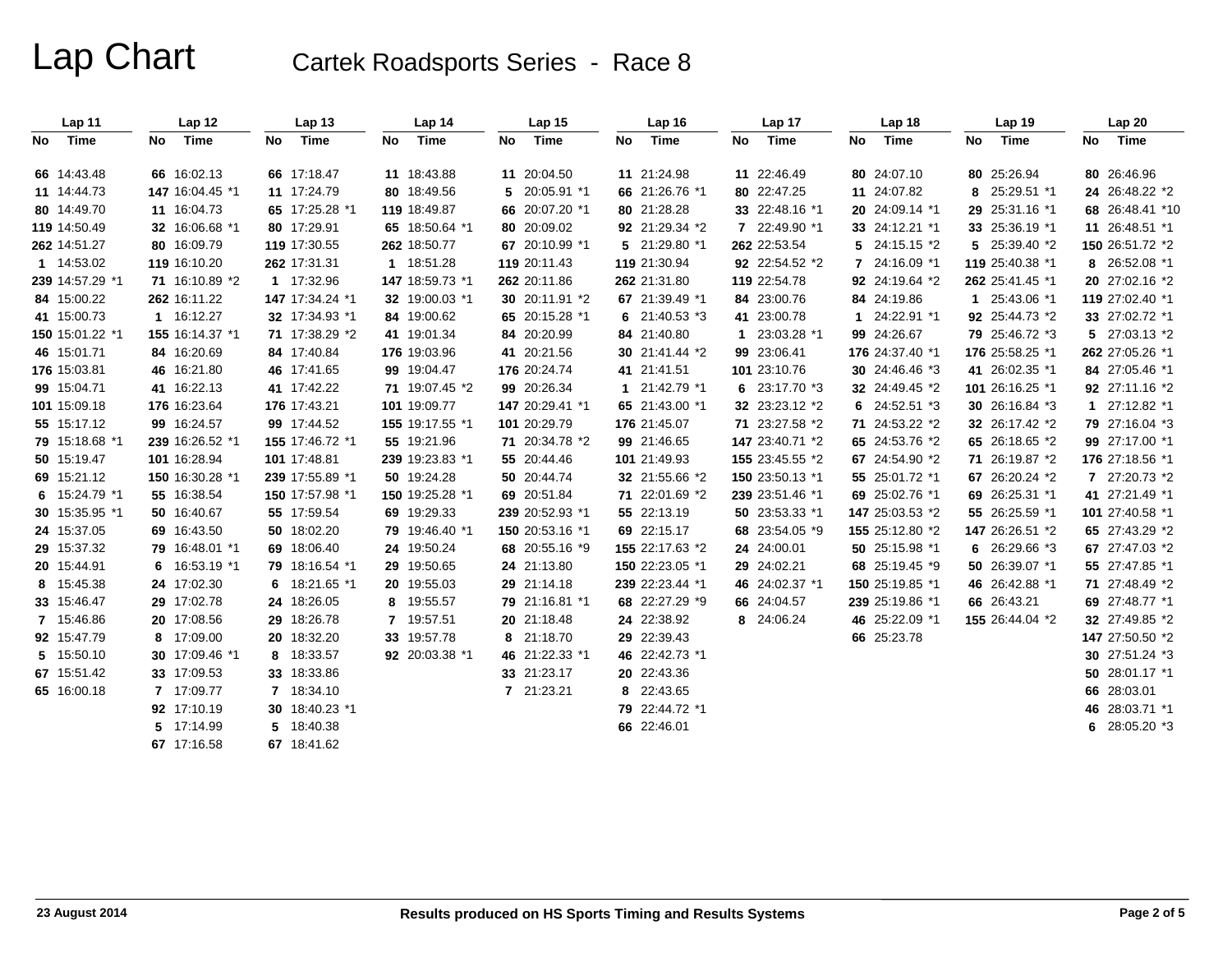| Lap21           | Lap 22          | Lap23           | Lap 24          | Lap25           | Lap26           | Lap 27          | Lap 28          | Lap29            | Lap 30          |
|-----------------|-----------------|-----------------|-----------------|-----------------|-----------------|-----------------|-----------------|------------------|-----------------|
| No Time         | Time<br>No.     | Time<br>No      | No<br>Time      | Time<br>No      | Time<br>No      | Time<br>No      | Time<br>No      | No<br>Time       | Time<br>No      |
| 80 28:05.80     | 80 29:22.34     | 66 32:02.06     | 66 33:20.08     | 66 34:38.60     | 66 35:56.92     | 66 37:16.62     | 66 38:36.68     | 66 39:54.89      | 66 41:13.71     |
| 11 28:07.11 *1  | 66 29:23.68 *1  | 46 32:03.94 *1  | 46 33:23.38 *1  | 147 34:41.32 *2 | 101 35:58.09 *1 | 155 37:18.74 *3 | 20 38:42.15 *2  | 239 39:59.27 *3  | 46 41:25.63 *1  |
| 239 28:11.12 *3 | 46 29:24.30 *2  | 11 32:04.92     | 80 33:24.88     | 46 34:41.85 *1  | 7 36:00.13 *2   | 55 37:18.97 *1  | 92 38:42.60 *2  | 46 40:05.74 *1   | 80 41:25.88     |
| 8 28:11.87 *1   | 50 29:24.84 *2  | 80 32:06.30     | 50 33:30.95 *1  | 69 34:42.87 *1  | 46 36:01.77 *1  | 101 37:20.44 *1 | 55 38:43.31 *1  | 80 40:06.60      | 239 41:28.30 *3 |
| 24 28:12.29 *2  | 11 29:25.37 *1  | 67 32:07.35 *2  | 11 33:31.38     | 80 34:45.30     | 147 36:03.08 *2 | 46 37:21.14 *1  | 46 38:43.53 *1  | 55 40:07.96 *1   | 55 41:28.59 *1  |
| 155 28:14.68 *3 | 24 29:36.73 *2  | 50 32:08.39 *1  | 67 33:34.60 *2  | 65 34:45.56 *2  | 69 36:04.90 *1  | 147 37:24.08 *2 | 150 38:44.90 *3 | 147 40:08.34 *2  | 147 41:30.05 *2 |
| 150 28:19.54 *2 | 239 29:39.81 *3 | 71 32:09.28 *2  | 32 33:36.58 *2  | 79 34:46.81 *3  | 80 36:05.10     | 80 37:24.71     | 101 38:45.40 *1 | 101 40:10.68 *1  | 11 41:30.88     |
| 29 28:23.15 *2  | 6 29:41.27 *4   | 32 32:10.57 *2  | 71 33:37.04 *2  | 11 34:51.50     | 6 36:07.33 *4   | 7 37:26.25 *2   | 80 38:45.65     | 11 40:11.55      | 101 41:36.01 *1 |
| 119 28:23.33 *1 | 155 29:44.32 *3 | 30 32:19.82 *3  | 119 33:46.87    | 50 34:52.78 *1  | 11 36:10.92     | 69 37:27.45 *1  | 147 38:45.88 *2 | 20 40:11.74 *2   | 69 41:36.68 *1  |
| 84 28:26.62 *1  | 119 29:44.64 *1 | 24 32:25.62 *1  | 84 33:47.93     | 67 34:59.86 *2  | 65 36:11.54 *2  | 11 37:30.47     | 155 38:49.62 *3 | 92 40:12.38 *2   | 20 41:38.58 *2  |
| 262 28:29.44 *1 | 84 29:46.70 *1  | 119 32:25.84    | 24 33:49.53 *1  | 71 35:01.96 *2  | 50 36:13.90 *1  | 50 37:34.29 *1  | 11 38:49.83     | 69 40:12.95 *1   | 92 41:38.89 *2  |
| 20 28:30.04 *2  | 29 29:49.00 *2  | 84 32:27.65     | 30 33:50.01 *3  | 32 35:02.49 *2  | 79 36:15.38 *3  | 65 37:35.54 *2  | 69 38:50.11 *1  | 150 40:13.52 *3  | 50 41:39.09 *1  |
| 33 28:30.15 *1  | 262 29:51.74 *1 | 8 32:33.52 *1   | 262 33:56.24    | 119 35:07.40    | 67 36:25.43 *2  | 6 $37:41.83$ *4 | 7 38:51.54 *2   | 50 40:17.24 *1   | 150 41:40.06 *3 |
| 5 28:30.19 *2   | 5 29:54.54 *2   | 262 32:34.19    | 41 33:56.95     | 84 35:08.01     | 71 36:25.73 *2  | 79 37:42.51 *3  | 50 38:54.74 *1  | 155 40:18.95 *3  | 7 41:46.35 *2   |
| 1 28:34.80 *1   | 20 29:56.01 *2  | 239 32:36.45 *2 | 176 33:58.31    | 24 35:13.06 *1  | 32 36:27.96 *2  | 84 37:48.40     | 65 38:59.58 *2  | 7 40:19.43 *2    | 155 41:47.73 *3 |
| 92 28:36.42 *2  | 1 29:56.27 *1   | 176 32:38.58    | 8 33:58.79 *1   | 41 35:15.86     | 119 36:28.18    | 119 37:49.04    | 84 39:08.22     | 65 40:23.92 *2   | 65 41:47.96 *2  |
| 176 28:38.50 *1 | 176 29:57.71 *1 | 41 32:39.09     | 1 34:02.32      | 262 35:17.07    | 84 36:28.47     | 67 37:51.13 *2  | 119 39:09.56    | 84 40:27.89      | 84 41:48.27     |
| 99 28:39.64 *1  | 41 29:58.25 *1  | 29 32:40.30 *1  | 239 34:04.20 *2 | 30 35:17.98 *3  | 41 36:34.16     | 41 37:52.89     | 41 39:11.54     | 41 40:30.72      | 41 41:48.70     |
| 41 28:39.96 *1  | 92 30:01.73 *2  | 1 32:40.60      | 29 34:06.13 *1  | 176 35:18.34    | 24 36:36.18 *1  | 71 37:53.19 *2  | 6 39:15.15 $*4$ | 119 40:31.24     | 119 41:54.46    |
| 7 28:47.52 *2   | 99 30:02.23 *1  | 5 32:43.40 *1   | 5 34:06.58 *1   | 8 35:21.58 *1   | 262 36:38.59    | 32 37:54.65 *2  | 79 39:15.53 *3  | 176 40:40.31     | 176 41:59.83    |
| 79 28:47.77 *3  | 7 30:13.48 *2   | 33 32:45.84 *1  | 33 34:08.73 *1  | 1 35:22.67      | 176 36:39.11    | 176 37:59.85    | 71 39:17.35 *2  | 262 40:42.91     | 262 42:03.08    |
| 101 29:04.83 *1 | 79 30:15.32 *3  | 155 32:47.77 *2 | 155 34:17.63 *2 | 29 35:31.90 *1  | 1 36:43.59      | 24 38:00.19 *1  | 67 39:17.93 *2  | 67 40:44.56 *2   | 1 42:06.31      |
| 65 29:07.57 *2  | 101 30:28.03 *1 | 99 32:48.49     | 20 34:17.95 *1  | 5 35:32.29 *1   | 30 36:45.86 *3  | 262 38:00.52    | 176 39:19.54    | 71 40:45.02 *2   | 71 42:11.08 *2  |
| 55 29:08.81 *1  | 55 30:29.64 *1  | 150 32:50.17 *2 | 150 34:18.16 *2 | 33 35:32.78 *1  | 8 36:48.53 *1   | 1 38:04.24      | 32 39:21.16 *2  | 1 40:45.42       | 67 42:11.34 *2  |
| 69 29:10.94 *1  | 65 30:31.16 *2  | 20 32:51.23 *1  | 92 34:19.96 *1  | 239 35:34.22 *2 | 29 36:57.71 *1  | 30 38:13.39 *3  | 262 39:21.36    | 24 40:47.98 *1   | 24 42:11.95 *1  |
| 147 29:12.11 *2 | 69 30:33.38 *1  | 92 32:54.10 *1  | 6 $34:30.62*3$  | 20 35:47.52 *1  | 5 36:58.14 *1   | 8 38:13.64 *1   | 24 39:23.72 *1  | 79 40:48.73 *3   | 32 42:14.34 *2  |
| 67 29:13.62 *2  | 147 30:33.69 *2 | 6 $32:56.66*3$  | 7 34:33.31 *1   | 92 35:47.75 *1  | 33 36:58.50 *1  | 5 38:22.61 *1   | 1 39:24.63      | 32 40:48.83 *2   | 79 42:17.50 *3  |
| 71 29:14.30 *2  | 67 30:39.36 *2  | 7 33:07.03 *1   | 55 34:33.66     | 150 35:48.04 *2 | 239 37:02.58 *2 | 29 38:23.03 *1  | 30 39:40.10 *3  | 40:50.72 *4<br>6 | 6 42:23.36 *4   |
| 32 29:16.58 *2  | 71 30:39.79 *2  | 55 33:12.70     | 101 34:35.18    | 155 35:50.90 *2 | 20 37:14.34 *1  | 33 38:23.17 *1  | 8 39:40.42 *1   | 8 41:05.56 *1    | 8 42:30.20 *1   |
| 30 29:21.41 *3  | 32 30:41.87 *2  | 101 33:13.85    |                 | 55 35:56.21     | 92 37:14.64 *1  | 239 38:30.98 *2 | 5 39:45.56 *1   | 30 41:06.37 *3   | 5 42:31.90 *1   |
|                 | 66 30:42.87     | 79 33:15.61 *2  |                 |                 | 150 37:16.55 *2 |                 | 29 39:48.39 *1  | 5 41:08.83 *1    |                 |
|                 | 46 30:43.85 *1  | 147 33:19.21 *1 |                 |                 |                 |                 | 33 39:48.58 *1  | 29 41:13.29 *1   |                 |
|                 | 11 30:44.20     | 69 33:19.53     |                 |                 |                 |                 |                 | 33 41:13.56 *1   |                 |
|                 | 50 30:46.97 *1  | 65 33:19.83 *1  |                 |                 |                 |                 |                 |                  |                 |
|                 | 30 30:50.77 *3  |                 |                 |                 |                 |                 |                 |                  |                 |
|                 | 24 31:00.08 *1  |                 |                 |                 |                 |                 |                 |                  |                 |
|                 | 119 31:05.30    |                 |                 |                 |                 |                 |                 |                  |                 |
|                 | 84 31:08.13     |                 |                 |                 |                 |                 |                 |                  |                 |
|                 | 239 31:08.83 *2 |                 |                 |                 |                 |                 |                 |                  |                 |
|                 | 8 31:10.84 *1   |                 |                 |                 |                 |                 |                 |                  |                 |
|                 | 262 31:13.29    |                 |                 |                 |                 |                 |                 |                  |                 |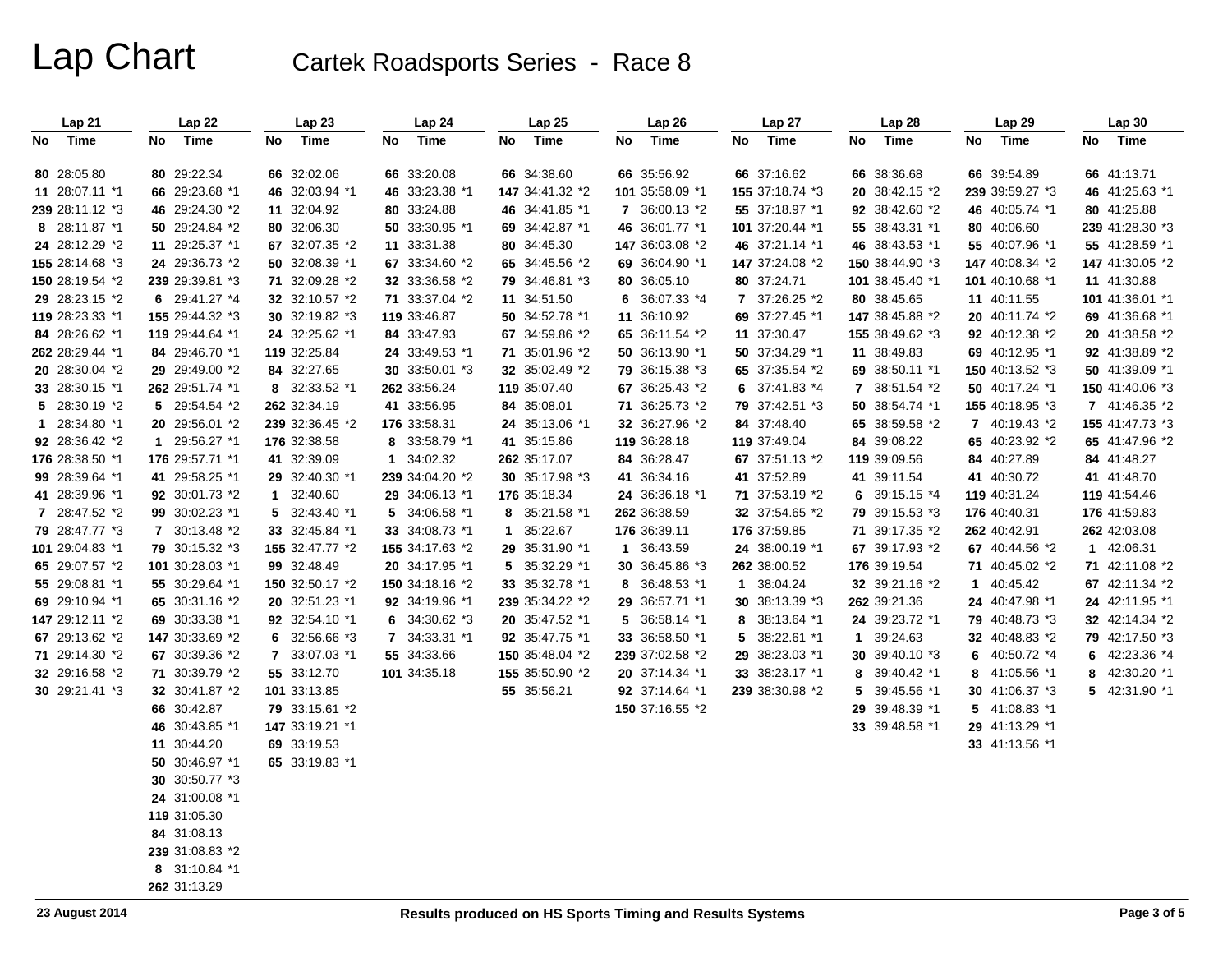| 29 | 31:14.59            | *1 |
|----|---------------------|----|
|    | <b>155</b> 31:16.25 | *2 |
| 5. | 31:18.41            | *1 |
| 6. | 31:18.55            | *3 |
| 1  | 31:18.65            |    |
|    | <b>176</b> 31:18.85 |    |
| 41 | 31:19.15            |    |
|    | 150 31:20.79        | *2 |
| 33 | 31:21.21            | *1 |
|    | 20 31:23.62         | *1 |
|    | 99 31:25.35         |    |
|    | 92 31:28.21         | *1 |
| 7  | 31:39.44            | *1 |
|    | 79 31:44.86         | *2 |
|    | 55 31:50.86         |    |
|    | 101 31:51.25        |    |
|    | 65 31:54.74 *1      |    |
|    | 147 31:55.24        | *1 |
| 69 | 31:55.78            |    |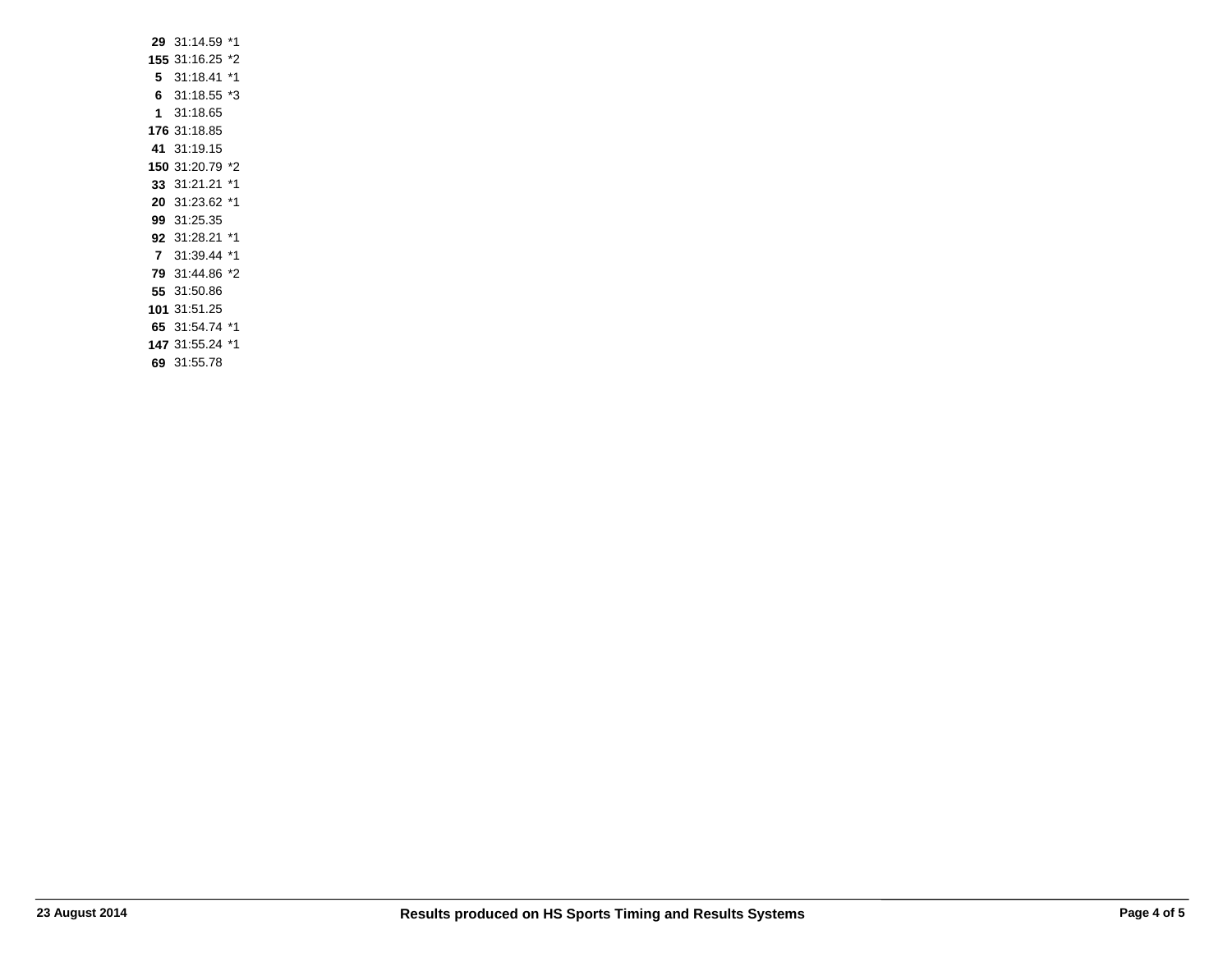| Lap 31          |      | <b>Lap 32</b>   |     | Lap33           |    | Lap 34 |    | <b>Lap 35</b> |    | Lap36 |    | Lap 37 |    | Lap 38 |    | Lap39 |    | Lap40 |
|-----------------|------|-----------------|-----|-----------------|----|--------|----|---------------|----|-------|----|--------|----|--------|----|-------|----|-------|
| No Time         | No l | Time            | No. | Time            | No | Time   | No | Time          | No | Time  | No | Time   | No | Time   | No | Time  | No | Time  |
|                 |      |                 |     |                 |    |        |    |               |    |       |    |        |    |        |    |       |    |       |
| 66 42:32.78     |      | 66 43:52.86     |     | 66 45:12.22     |    |        |    |               |    |       |    |        |    |        |    |       |    |       |
| 30 42:33.49 *4  |      | 8 43:54.50 *2   |     | 79 45:13.65 *4  |    |        |    |               |    |       |    |        |    |        |    |       |    |       |
| 33 42:38.04 *2  |      | 5 43:57.07 *2   |     | 8 45:18.21 *2   |    |        |    |               |    |       |    |        |    |        |    |       |    |       |
| 29 42:38.30 *2  |      | 6 $43:57.14*5$  |     | 5 45:21.29 *2   |    |        |    |               |    |       |    |        |    |        |    |       |    |       |
| 46 42:45.38 *1  |      | 30 44:00.57 *4  |     | 46 45:24.87 *1  |    |        |    |               |    |       |    |        |    |        |    |       |    |       |
| 80 42:45.70     |      | 33 44:01.35 *2  |     | 33 45:25.88 *2  |    |        |    |               |    |       |    |        |    |        |    |       |    |       |
| 55 42:49.62 *1  |      | 29 44:01.88 *2  |     | 29 45:26.82 *2  |    |        |    |               |    |       |    |        |    |        |    |       |    |       |
| 11 42:53.31     |      | 46 44:04.75 *1  |     | 30 45:28.95 *4  |    |        |    |               |    |       |    |        |    |        |    |       |    |       |
| 147 42:53.60 *2 |      | 55 44:10.62 *1  |     | 6 45:31.89 *5   |    |        |    |               |    |       |    |        |    |        |    |       |    |       |
| 239 42:56.82 *3 |      | 11 44:12.08     |     | 55 45:33.02 *1  |    |        |    |               |    |       |    |        |    |        |    |       |    |       |
| 69 43:00.04 *1  |      | 80 44:13.91     |     | 11 45:33.07     |    |        |    |               |    |       |    |        |    |        |    |       |    |       |
| 50 43:01.16 *1  |      | 147 44:15.98 *2 |     | 80 45:34.16     |    |        |    |               |    |       |    |        |    |        |    |       |    |       |
| 101 43:04.63 *1 |      | 50 44:22.67 *1  |     | 147 45:37.11 *2 |    |        |    |               |    |       |    |        |    |        |    |       |    |       |
| 20 43:05.45 *2  |      | 69 44:23.43 *1  |     | 50 45:43.39 *1  |    |        |    |               |    |       |    |        |    |        |    |       |    |       |
| 92 43:05.77 *2  |      | 239 44:24.44 *3 |     | 69 45:45.63 *1  |    |        |    |               |    |       |    |        |    |        |    |       |    |       |
| 150 43:07.42 *3 |      | 84 44:29.01     |     | 84 45:48.37     |    |        |    |               |    |       |    |        |    |        |    |       |    |       |
| 84 43:08.63     |      | 41 44:29.55     |     | 41 45:48.78     |    |        |    |               |    |       |    |        |    |        |    |       |    |       |
| 41 43:09.11     |      | 20 44:31.96 *2  |     | 239 45:51.88 *3 |    |        |    |               |    |       |    |        |    |        |    |       |    |       |
| 65 43:12.67 *2  |      | 92 44:32.29 *2  |     | 20 45:58.19 *2  |    |        |    |               |    |       |    |        |    |        |    |       |    |       |
| 155 43:16.63 *3 |      | 150 44:36.24 *3 |     | 92 45:58.65 *2  |    |        |    |               |    |       |    |        |    |        |    |       |    |       |
| 7 43:17.21 *2   |      | 65 44:36.58 *2  |     | 65 46:00.56 *2  |    |        |    |               |    |       |    |        |    |        |    |       |    |       |
| 119 43:17.82    |      | 101 44:41.24 *1 |     | 176 46:01.63    |    |        |    |               |    |       |    |        |    |        |    |       |    |       |
| 176 43:19.78    |      | 176 44:41.79    |     | 150 46:03.95 *3 |    |        |    |               |    |       |    |        |    |        |    |       |    |       |
| 262 43:23.22    |      | 119 44:42.28    |     | 262 46:05.30    |    |        |    |               |    |       |    |        |    |        |    |       |    |       |
| 1 43:25.90      |      | 262 44:43.95    |     | 119 46:08.01    |    |        |    |               |    |       |    |        |    |        |    |       |    |       |
| 24 43:35.97 *1  |      | 1 44:46.33      |     | 1 46:08.32      |    |        |    |               |    |       |    |        |    |        |    |       |    |       |
| 71 43:37.12 *2  |      | 155 44:46.82 *3 |     | 7 46:15.03 *2   |    |        |    |               |    |       |    |        |    |        |    |       |    |       |
| 67 43:37.79 *2  |      | 7 44:47.17 *2   |     | 24 46:23.29 *1  |    |        |    |               |    |       |    |        |    |        |    |       |    |       |
| 32 43:39.70 *2  |      | 24 44:59.16 *1  |     | 101 46:30.12 *1 |    |        |    |               |    |       |    |        |    |        |    |       |    |       |
| 79 43:45.67 *3  |      | 71 45:00.38 *2  |     | 67 46:30.23 *2  |    |        |    |               |    |       |    |        |    |        |    |       |    |       |
|                 |      | 67 45:03.30 *2  |     | 155 46:33.66 *3 |    |        |    |               |    |       |    |        |    |        |    |       |    |       |
|                 |      | 32 45:04.59 *2  |     | 71 46:37.25 *2  |    |        |    |               |    |       |    |        |    |        |    |       |    |       |
|                 |      |                 |     | 32 46:37.83 *2  |    |        |    |               |    |       |    |        |    |        |    |       |    |       |
|                 |      |                 |     |                 |    |        |    |               |    |       |    |        |    |        |    |       |    |       |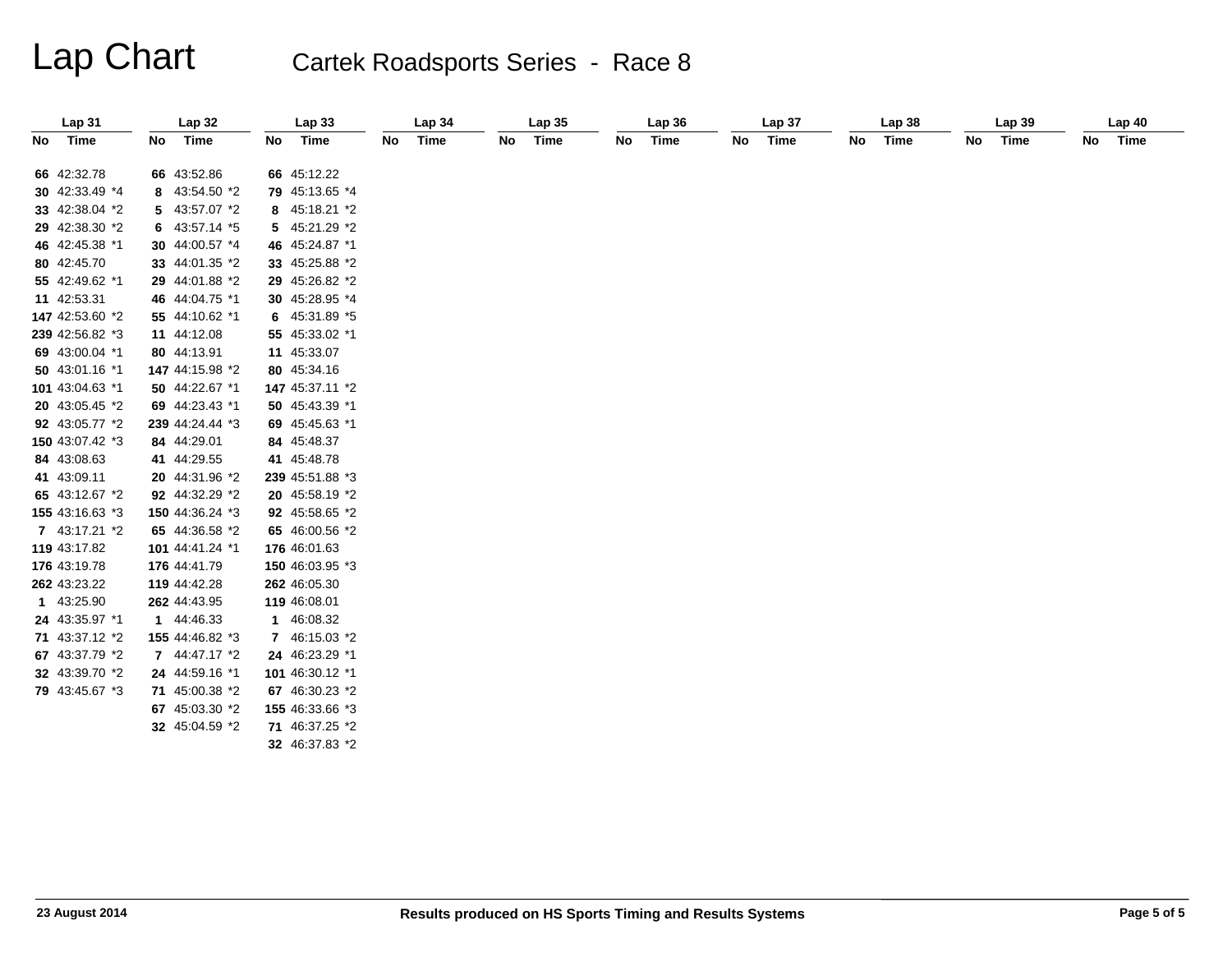## **Cartek Roadsports Series**

### **LAP TIMES - Race 8**

| 1                       |           | <b>Rob HORSFIELD</b>   |                         |                            |                         |                            |                            |                |                            |                            |                          |
|-------------------------|-----------|------------------------|-------------------------|----------------------------|-------------------------|----------------------------|----------------------------|----------------|----------------------------|----------------------------|--------------------------|
|                         | Lap       | $\blacksquare$ 1       | $\overline{2}$          | $\overline{\mathbf{3}}$    | $\overline{\mathbf{4}}$ | $5^{\circ}$                | $\overline{\phantom{0}}$ 6 | $\overline{7}$ | 8                          | $\overline{\phantom{a}}$   | $\overline{\mathbf{10}}$ |
|                         | 1         | 1:28.41                | 1:22.75                 | 1:20.78                    | 1:21.33                 | 1:20.48                    | 1:20.07                    | 1:20.56        | 1:19.92                    | 1:20.26                    | 1:19.43                  |
|                         | 11        | 1:19.03                | 1:19.25                 | 1:20.69                    | 1:18.32                 | 2:51.51                    | 1:20.49                    | 1:19.63        | 1:20.15                    | 1:29.76                    | 1:21.98                  |
|                         | 21        | 1:21.47                | 1:22.38                 | 1:21.95                    | 1:21.72                 | 1:20.35                    | 1:20.92                    | 1:20.65        | 1:20.39                    | 1:20.79                    | 1:20.89                  |
|                         | 31        | 1:19.59                | 1:20.43                 | 1:21.99                    |                         |                            |                            |                |                            |                            |                          |
| $\overline{\mathbf{5}}$ |           | <b>Timothy HERON</b>   |                         |                            |                         |                            |                            |                |                            |                            |                          |
|                         | Lap       | $\blacksquare$ 1       | $\mathbf{2}$            | $\overline{\mathbf{3}}$    | $\overline{\mathbf{4}}$ | $\overline{\phantom{0}}$ 5 | $\overline{\phantom{0}}$ 6 | $\overline{7}$ | $\overline{\phantom{a}}$ 8 | $\overline{\phantom{a}}$   | $\overline{\mathbf{10}}$ |
|                         | 1         | 1:33.30                | 1:26.33                 | 1:26.06                    | 1:25.64                 | 1:23.69                    | 1:23.70                    | 1:24.70        | 1:32.03                    | 1:25.10                    | 1:24.21                  |
|                         | 11        | 1:25.34                | 1:24.89                 | 1:25.39                    | 1:25.53                 | 1:23.89                    | 2:45.35                    | 1:24.25        | 1:23.73                    | 1:27.06                    | 1:24.35                  |
|                         | 21        | 1:23.87                | 1:24.99                 | 1:23.18                    | 1:25.71                 | 1:25.85                    | 1:24.47                    | 1:22.95        | 1:23.27                    | 1:23.07                    | 1:25.17                  |
|                         | 31        | 1:24.22                |                         |                            |                         |                            |                            |                |                            |                            |                          |
| 6                       |           | <b>Peter GEAKE</b>     |                         |                            |                         |                            |                            |                |                            |                            |                          |
|                         | Lap       | $\sim$ 1               | $2^{\circ}$             | $\overline{\mathbf{3}}$    | $\overline{\mathbf{4}}$ | $\overline{\phantom{1}}$ 5 | $\overline{\phantom{a}}$ 6 | $\overline{7}$ | $\overline{\phantom{a}}$ 8 | $\overline{\phantom{a}}$ 9 | $\overline{10}$          |
|                         | 1         | 1:45.10                | 1:31.22                 | 1:30.24                    | 1:30.66                 | 1:31.92                    | 1:29.58                    | 1:30.19        | 1:33.96                    | 1:31.50                    | 1:30.42                  |
|                         | 11        | 1:28.40                | 1:28.46                 | 3:18.88                    | 1:37.17                 | 1:34.81                    | 1:37.15                    | 1:35.54        | 1:36.07                    | 1:37.28                    | 1:38.11                  |
|                         | 21        | 1:33.96                | 1:36.71                 | 1:34.50                    | 1:33.32                 | 1:35.57                    | 1:32.64                    | 1:33.78        | 1:34.75                    |                            |                          |
| $\overline{7}$          |           | <b>Benjamin CORBEY</b> |                         |                            |                         |                            |                            |                |                            |                            |                          |
|                         | Lap       | $\sim$ 1               | $\overline{\mathbf{2}}$ | $\overline{\mathbf{3}}$    | $\overline{\mathbf{4}}$ | $\overline{\phantom{0}}$ 5 | $\overline{\phantom{0}}$ 6 | $\overline{7}$ | $\overline{\mathbf{8}}$    | $\overline{\phantom{a}}$   | $\overline{10}$          |
|                         | $1 \quad$ | 1:35.22                | 1:25.65                 | 1:26.85                    | 1:25.54                 | 1:25.24                    | 1:23.69                    | 1:24.66        | 1:25.41                    | 1:25.53                    | 1:24.56                  |
|                         | 11        | 1:24.51                | 1:22.91                 | 1:24.33                    | 1:23.41                 | 1:25.70                    | 1:26.69                    | 1:26.19        | 3:04.64                    | 1:26.79                    | 1:25.96                  |
|                         | 21        | 1:25.96                | 1:27.59                 | 1:26.28                    | 1:26.82                 | 1:26.12                    | 1:25.29                    | 1:27.89        | 1:26.92                    | 1:30.86                    | 1:29.96                  |
|                         | 31        | 1:27.86                |                         |                            |                         |                            |                            |                |                            |                            |                          |
| 8                       |           | <b>Carl OWEN</b>       |                         |                            |                         |                            |                            |                |                            |                            |                          |
|                         | Lap       | $\sim$ 1               | $2^{\circ}$             | $\sim$ 3                   | $\overline{\mathbf{4}}$ | 5 <sup>5</sup>             | $\overline{\phantom{0}}$ 6 | $\overline{7}$ | 8                          | $\overline{\phantom{a}}$ 9 | 10                       |
|                         | $1 \quad$ | 1:39.71                | 1:25.59                 | 1:25.45                    | 1:24.91                 | 1:24.70                    | 1:24.18                    | 1:22.83        | 1:24.45                    | 1:25.35                    | 1:24.53                  |
|                         | 11        | 1:23.68                | 1:23.62                 | 1:24.57                    | 1:22.00                 | 1:23.13                    | 1:24.95                    | 1:22.59        | 1:23.27                    | 1:22.57                    | 1:19.79                  |
|                         | 21        | 2:58.97                | 1:22.68                 | 1:25.27                    | 1:22.79                 | 1:26.95                    | 1:25.11                    | 1:26.78        | 1:25.14                    | 1:24.64                    | 1:24.30                  |
|                         | 31        | 1:23.71                |                         |                            |                         |                            |                            |                |                            |                            |                          |
| 11                      |           | <b>Allan GIBSON</b>    |                         |                            |                         |                            |                            |                |                            |                            |                          |
|                         | Lap       | $\blacksquare$         | $\overline{2}$          | $\overline{\mathbf{3}}$    | $\overline{4}$          | $\overline{\phantom{0}}$ 5 | $\overline{\phantom{a}}$ 6 | $\overline{7}$ | $\overline{\mathbf{8}}$    | $\overline{\phantom{a}}$ 9 | 10                       |
|                         | 1         | 1:24.27                | 1:20.51                 | 1:21.08                    | 1:20.33                 | 1:19.92                    | 1:20.52                    | 1:20.13        | 1:19.65                    | 1:20.40                    | 1:19.62                  |
|                         | 11        | 1:18.30                | 1:20.00                 | 1:20.06                    | 1:19.09                 | 1:20.62                    | 1:20.48                    | 1:21.51        | 1:21.33                    | 2:40.69                    | 1:18.60                  |
|                         | 21        | 1:18.26                | 1:18.83                 | 1:20.72                    | 1:26.46                 | 1:20.12                    | 1:19.42                    | 1:19.55        | 1:19.36                    | 1:21.72                    | 1:19.33                  |
|                         | 31        | 1:22.43                | 1:18.77                 | 1:20.99                    |                         |                            |                            |                |                            |                            |                          |
| 20                      |           | <b>David SHARP</b>     |                         |                            |                         |                            |                            |                |                            |                            |                          |
|                         | Lap       | $\mathbf{1}$           | $\overline{2}$          | $\overline{\phantom{a}}$ 3 | $\overline{4}$          | 5 <sub>5</sub>             | $\overline{\phantom{0}}$ 6 | $\overline{7}$ | $\overline{\phantom{a}}$ 8 | 9                          | 10                       |
|                         | 1         | 1:35.70                | 1:26.48                 | 1:24.79                    | 1:25.64                 | 1:24.30                    | 1:23.70                    | 1:25.26        | 1:24.70                    | 1:25.81                    | 1:24.96                  |
|                         | 11        | 1:23.57                | 1:23.65                 | 1:23.64                    | 1:22.83                 | 1:23.45                    | 1:24.88                    | 1:25.78        | 2:53.02                    | 1:27.88                    | 1:25.97                  |
|                         | 21        | 1:27.61                | 1:27.61                 | 1:26.72                    | 1:29.57                 | 1:26.82                    | 1:27.81                    | 1:29.59        | 1:26.84                    | 1:26.87                    | 1:26.51                  |
|                         | 31        | 1:26.23                |                         |                            |                         |                            |                            |                |                            |                            |                          |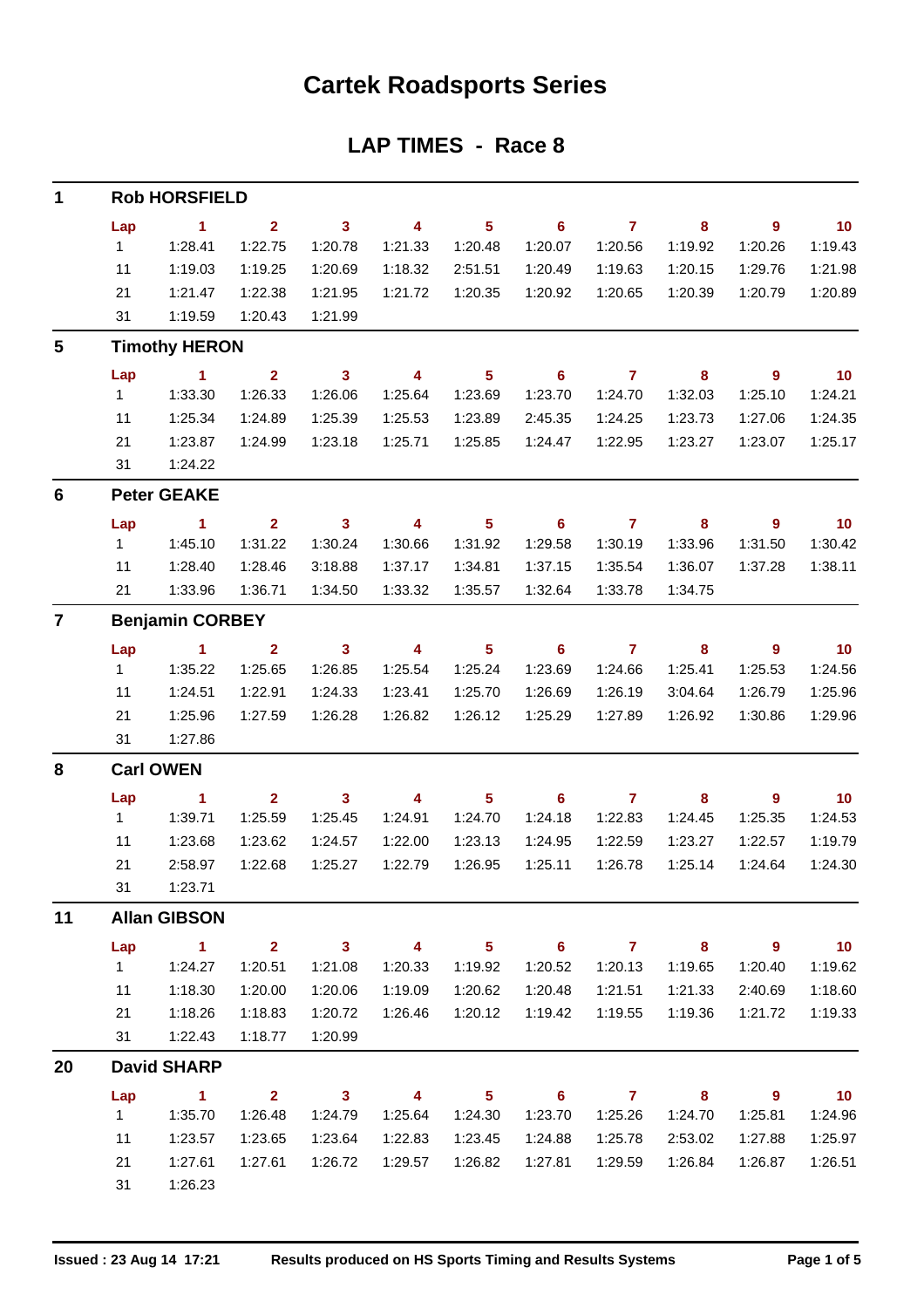| 24 |          | <b>Martin FARRELLY</b>  |                           |                                    |                                    |                           |                                       |                           |                         |                           |                             |
|----|----------|-------------------------|---------------------------|------------------------------------|------------------------------------|---------------------------|---------------------------------------|---------------------------|-------------------------|---------------------------|-----------------------------|
|    | Lap      | $\blacksquare$ 1        | $\mathbf{2}$              | $\mathbf{3}$                       | $\overline{4}$                     | 5 <sub>1</sub>            | $\overline{\phantom{0}}$ 6            | $\mathbf{7}$              | 8                       | 9                         | 10                          |
|    | 1        | 1:34.49                 | 1:25.95                   | 1:25.59                            | 1:24.49                            | 1:23.43                   | 1:24.49                               | 1:24.04                   | 1:24.05                 | 1:23.24                   | 1:23.43                     |
|    | 11       | 1:23.85                 | 1:25.25                   | 1:23.75                            | 1:24.19                            | 1:23.56                   | 1:25.12                               | 1:21.09                   | 2:48.21                 | 1:24.07                   | 1:24.44                     |
|    | 21       | 1:23.35                 | 1:25.54                   | 1:23.91                            | 1:23.53                            | 1:23.12                   | 1:24.01                               | 1:23.53                   | 1:24.26                 | 1:23.97                   | 1:24.02                     |
|    | 31       | 1:23.19                 | 1:24.13                   |                                    |                                    |                           |                                       |                           |                         |                           |                             |
| 29 |          | <b>Kristian WHITE</b>   |                           |                                    |                                    |                           |                                       |                           |                         |                           |                             |
|    | Lap      | $\blacksquare$ 1        | $\mathbf{2}$              | $\overline{\mathbf{3}}$            | 4                                  | 5 <sup>5</sup>            | $\overline{\phantom{0}}$ 6            | $\overline{7}$            | 8                       | 9                         | $\overline{\phantom{0}}$ 10 |
|    | 1        | 1:33.46                 | 1:24.59                   | 1:23.83                            | 1:26.23                            | 1:25.06                   | 1:24.54                               | 1:25.23                   | 1:24.51                 | 1:23.31                   | 1:23.06                     |
|    | 11       | 1:23.50                 | 1:25.46                   | 1:24.00                            | 1:23.87                            | 1:23.53                   | 1:25.25                               | 1:22.78                   | 1:28.95                 | 2:51.99                   | 1:25.85                     |
|    | 21       | 1:25.59                 | 1:25.71                   | 1:25.83                            | 1:25.77                            | 1:25.81                   | 1:25.32                               | 1:25.36                   | 1:24.90                 | 1:25.01                   | 1:23.58                     |
|    | 31       | 1:24.94                 |                           |                                    |                                    |                           |                                       |                           |                         |                           |                             |
| 30 |          | <b>Shaun MORTIMER</b>   |                           |                                    |                                    |                           |                                       |                           |                         |                           |                             |
|    | Lap      | $\blacksquare$ 1        | $\overline{2}$            | $\overline{\mathbf{3}}$            | 4                                  | $5\phantom{.0}$           | $\overline{\phantom{0}}$ 6            | $\overline{7}$            | 8                       | 9                         | 10                          |
|    | 1        | 1:40.37                 | 1:28.31                   | 1:28.34                            | 1:28.73                            | 1:27.71                   | 1:37.45                               | 1:29.82                   | 1:49.18                 | 1:32.65                   | 1:33.39                     |
|    | 11       | 1:33.51                 | 1:30.77                   | 1:31.68                            | 1:29.53                            | 3:05.02                   | 1:30.38                               | 1:34.40                   | 1:30.17                 | 1:29.36                   | 1:29.05                     |
|    | 21       | 1:30.19                 | 1:27.97                   | 1:27.88                            | 1:27.53                            | 1:26.71                   | 1:26.27                               | 1:27.12                   | 1:27.08                 | 1:28.38                   |                             |
| 32 |          | <b>Will POWELL</b>      |                           |                                    |                                    |                           |                                       |                           |                         |                           |                             |
|    | Lap      | $\blacksquare$ 1        | $\overline{2}$            | $\mathbf{3}$                       | $\overline{\mathbf{4}}$            | 5 <sup>5</sup>            | 6                                     | $\overline{7}$            | 8                       | $\overline{9}$            | 10                          |
|    | 1        | 1:38.61                 | 1:26.26                   | 1:27.63                            | 1:26.58                            | 1:26.24                   | 1:26.67                               | 1:27.75                   | 1:26.38                 | 1:27.25                   | 1:26.20                     |
|    | 11       | 1:27.11                 | 1:28.25                   | 1:25.10                            | 2:55.63                            | 1:27.46                   | 1:26.33                               | 1:27.97                   | 1:32.43                 | 1:26.73                   | 1:25.29                     |
|    | 21       | 1:28.70                 | 1:26.01                   | 1:25.91                            | 1:25.47                            | 1:26.69                   | 1:26.51                               | 1:27.67                   | 1:25.51                 | 1:25.36                   | 1:24.89                     |
|    | 31       | 1:33.24                 |                           |                                    |                                    |                           |                                       |                           |                         |                           |                             |
| 33 |          | <b>Alex KNIGHT</b>      |                           |                                    |                                    |                           |                                       |                           |                         |                           |                             |
|    | Lap<br>1 | $\sim$ 1<br>1:35.99     | $\overline{2}$<br>1:26.65 | $\mathbf{3}$<br>1:25.44            | $\overline{\mathbf{4}}$<br>1:25.16 | 5 <sup>5</sup><br>1:24.47 | 6<br>1:23.23                          | $\mathbf{7}$<br>1:25.36   | 8<br>1:24.93            | 9<br>1:25.39              | 10<br>1:25.40               |
|    | 11       | 1:24.45                 | 1:23.06                   | 1:24.33                            | 1:23.92                            | 1:25.39                   | 1:24.99                               | 1:24.05                   | 1:23.98                 | 1:26.53                   | 1:27.43                     |
|    | 21       | 2:51.06                 | 1:24.63                   | 1:22.89                            | 1:24.05                            | 1:25.72                   | 1:24.67                               | 1:25.41                   | 1:24.98                 | 1:24.48                   | 1:23.31                     |
|    | 31       | 1:24.53                 |                           |                                    |                                    |                           |                                       |                           |                         |                           |                             |
| 41 |          | <b>Tim HARRISON</b>     |                           |                                    |                                    |                           |                                       |                           |                         |                           |                             |
|    | Lap      | $\blacktriangleleft$    | $\overline{2}$            | $\overline{\mathbf{3}}$            | $\overline{\mathbf{4}}$            | 5 <sup>5</sup>            | $\overline{\phantom{0}}$ 6            | $\overline{7}$            | $\overline{\mathbf{8}}$ | 9                         | 10                          |
|    | 1        | 1:29.87                 | 1:23.08                   | 1:21.87                            | 1:24.75                            | 1:20.71                   | 1:19.60                               | 1:19.59                   | 1:19.74                 | 1:21.68                   | 1:19.64                     |
|    | 11       | 1:20.20                 | 1:21.40                   | 1:20.09                            | 1:19.12                            | 1:20.22                   | 1:19.95                               | 1:19.27                   | 3:01.57                 | 1:19.14                   | 1:18.47                     |
|    | 21       | 1:18.29                 | 1:20.90                   | 1:19.94                            | 1:17.86                            | 1:18.91                   | 1:18.30                               | 1:18.73                   | 1:18.65                 | 1:19.18                   | 1:17.98                     |
|    | 31       | 1:20.41                 | 1:20.44                   | 1:19.23                            |                                    |                           |                                       |                           |                         |                           |                             |
| 46 |          | <b>Rebecca JACKSON</b>  |                           |                                    |                                    |                           |                                       |                           |                         |                           |                             |
|    | Lap      | $\blacksquare$          | $\mathbf{2}$              | $\mathbf{3}$                       | $\overline{4}$                     | 5 <sub>5</sub>            | $\overline{\phantom{0}}$ 6            | $\overline{7}$            | 8                       | 9                         | 10                          |
|    | 1        | 1:31.44                 | 1:22.84                   | 1:21.30                            | 1:21.98                            | 1:21.46                   | 1:19.77                               | 1:20.18                   | 1:19.97                 | 1:23.44                   | 1:20.34                     |
|    | 11       | 1:18.99                 | 1:20.09                   | 1:19.85                            | 3:40.68                            | 1:20.40                   | 1:19.64                               | 1:19.72                   | 1:20.79                 | 1:20.83                   | 1:20.59                     |
|    | 21       | 1:19.55                 | 1:20.09                   | 1:19.44                            | 1:18.47                            | 1:19.92                   | 1:19.37                               | 1:22.39                   | 1:22.21                 | 1:19.89                   | 1:19.75                     |
|    | 31       | 1:19.37                 | 1:20.12                   |                                    |                                    |                           |                                       |                           |                         |                           |                             |
| 50 |          | <b>Steve HEWSON</b>     |                           |                                    |                                    |                           |                                       |                           |                         |                           |                             |
|    | Lap<br>1 | $\mathbf{1}$<br>1:34.46 | $\mathbf{2}$<br>1:24.52   | $\overline{\mathbf{3}}$<br>1:23.56 | 4<br>1:22.78                       | 5 <sub>5</sub><br>1:21.78 | $\overline{\phantom{0}}$ 6<br>1:21.89 | $\overline{7}$<br>1:21.61 | 8<br>1:22.16            | $\overline{9}$<br>1:21.07 | 10<br>1:23.13               |
|    | 11       | 1:22.51                 | 1:21.20                   | 1:21.53                            | 1:22.08                            | 1:20.46                   | 3:08.59                               | 1:22.65                   | 1:23.09                 | 1:22.10                   | 1:23.67                     |
|    | 21       | 1:22.13                 | 1:21.42                   | 1:22.56                            | 1:21.83                            | 1:21.12                   | 1:20.39                               | 1:20.45                   | 1:22.50                 | 1:21.85                   | 1:22.07                     |
|    | 31       | 1:21.51                 | 1:20.72                   |                                    |                                    |                           |                                       |                           |                         |                           |                             |
|    |          |                         |                           |                                    |                                    |                           |                                       |                           |                         |                           |                             |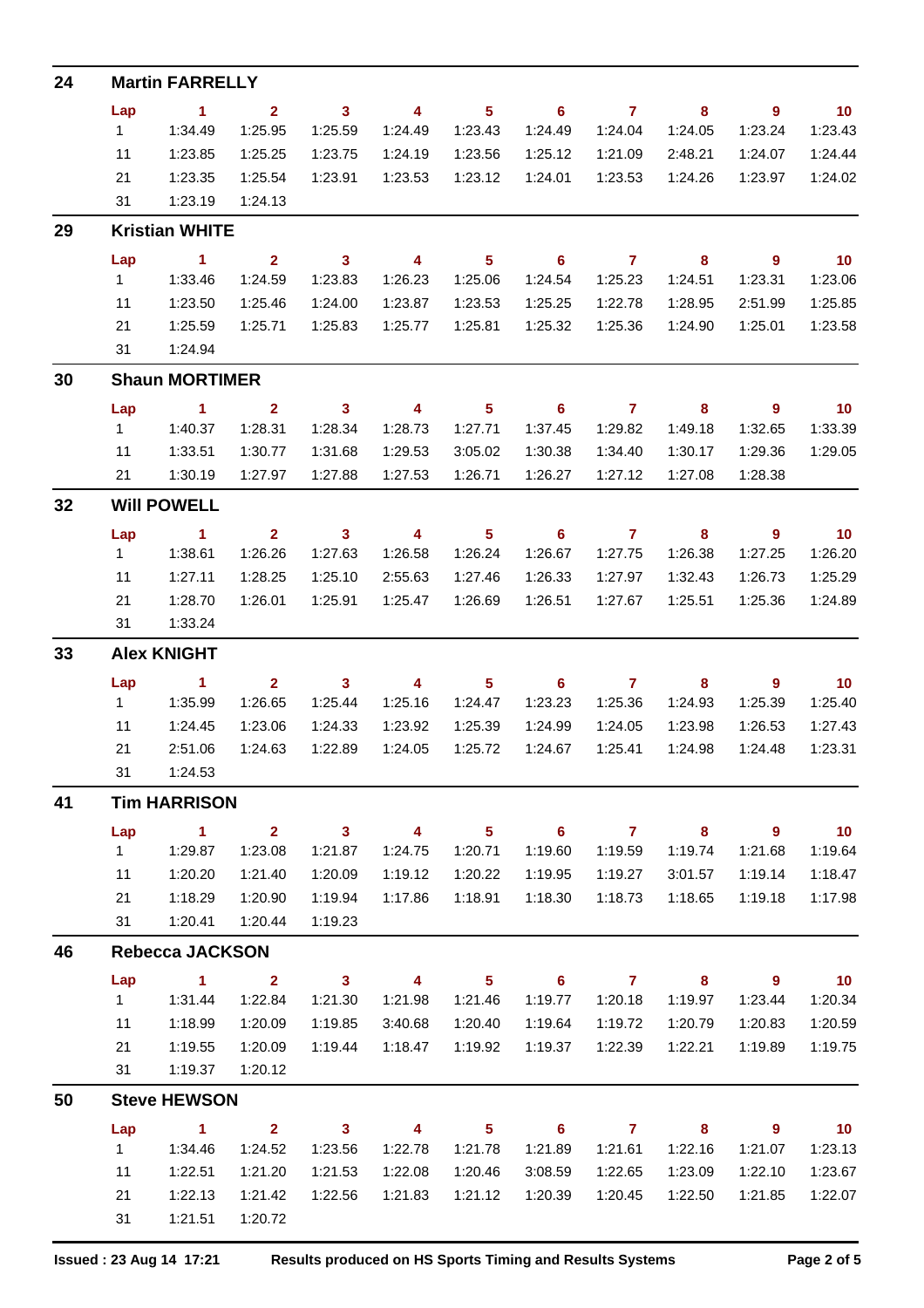| 55 | <b>Antony McEVOY</b>   |                                 |                    |                         |                          |                    |                            |                    |                    |                          |                    |  |  |  |
|----|------------------------|---------------------------------|--------------------|-------------------------|--------------------------|--------------------|----------------------------|--------------------|--------------------|--------------------------|--------------------|--|--|--|
|    | Lap                    | $\blacktriangleleft$            | $\mathbf{2}$       | $\mathbf{3}$            | $\overline{4}$           | 5 <sup>5</sup>     | $\overline{\phantom{0}}$ 6 | $\overline{7}$     | 8                  | $\overline{9}$           | 10                 |  |  |  |
|    | 1                      | 1:33.05                         | 1:23.47            | 1:22.67                 | 1:22.26                  | 1:22.12            | 1:23.37                    | 1:22.50            | 1:22.61            | 1:20.93                  | 1:21.97            |  |  |  |
|    | 11                     | 1:22.17                         | 1:21.42            | 1:21.00                 | 1:22.42                  | 1:22.50            | 1:28.73                    | 2:48.53            | 1:23.87            | 1:22.26                  | 1:20.96            |  |  |  |
|    | 21                     | 1:20.83                         | 1:21.22            | 1:21.84                 | 1:20.96                  | 1:22.55            | 1:22.76                    | 1:24.34            | 1:24.65            | 1:20.63                  | 1:21.03            |  |  |  |
|    | 31                     | 1:21.00                         | 1:22.40            |                         |                          |                    |                            |                    |                    |                          |                    |  |  |  |
| 65 |                        | <b>Christopher FELLOWS</b>      |                    |                         |                          |                    |                            |                    |                    |                          |                    |  |  |  |
|    | Lap                    | $\blacksquare$ 1                | $\mathbf{2}$       | $\mathbf{3}$            | $\overline{\phantom{a}}$ | 5 <sup>5</sup>     | $\overline{\phantom{0}}$ 6 | $\overline{7}$     | 8                  | $\overline{\phantom{a}}$ | $\blacksquare$ 10  |  |  |  |
|    | 1                      | 1:42.09                         | 1:28.18            | 1:27.22                 | 1:26.73                  | 1:26.24            | 1:26.12                    | 1:25.13            | 1:24.70            | 1:24.50                  | 1:24.60            |  |  |  |
|    | 11                     | 1:24.67                         | 1:25.10            | 1:25.36                 | 1:24.64                  | 1:27.72            | 3:10.76                    | 1:24.89            | 1:24.64            | 1:24.28                  | 1:23.59            |  |  |  |
|    | 21                     | 1:23.58                         | 1:25.09            | 1:25.73                 | 1:25.98                  | 1:24.00            | 1:24.04                    | 1:24.34            | 1:24.04            | 1:24.71                  | 1:23.91            |  |  |  |
|    | 31                     | 1:23.98                         |                    |                         |                          |                    |                            |                    |                    |                          |                    |  |  |  |
| 66 |                        | <b>Alec LIVESLEY</b>            |                    |                         |                          |                    |                            |                    |                    |                          |                    |  |  |  |
|    | Lap                    | $\blacksquare$ 1                | $\mathbf{2}$       | $\overline{\mathbf{3}}$ | $\sim$ 4                 | 5 <sup>5</sup>     | $\overline{\phantom{0}}$ 6 | $\overline{7}$     | 8                  | $\overline{\phantom{a}}$ | $\overline{10}$    |  |  |  |
|    | 1                      | 1:27.91                         | 1:21.01            | 1:20.22                 | 1:20.92                  | 1:19.42            | 1:20.24                    | 1:18.31            | 1:18.80            | 1:19.39                  | 1:18.50            |  |  |  |
|    | 11                     | 1:18.76                         | 1:18.65            | $\sim$ $-$              | 2:48.73                  | 1:19.56            | 1:19.25                    | 1:18.56            | 1:19.21            | 1:19.43                  | 1:19.80            |  |  |  |
|    | 21<br>31               | 1:20.67<br>1:19.07              | 1:19.19            | 1:19.19<br>1:19.36      | 1:18.02                  | 1:18.52            | 1:18.32                    | 1:19.70            | 1:20.06            | 1:18.21                  | 1:18.82            |  |  |  |
|    |                        |                                 | 1:20.08            |                         |                          |                    |                            |                    |                    |                          |                    |  |  |  |
| 67 |                        | <b>James ROGERS</b>             |                    |                         |                          |                    |                            |                    |                    |                          |                    |  |  |  |
|    | Lap                    | $\blacktriangleleft$<br>1:37.95 | $\overline{2}$     | $\overline{\mathbf{3}}$ | $\overline{\phantom{a}}$ | $5\phantom{.0}$    | $\overline{\phantom{0}}$ 6 | $\overline{7}$     | 8                  | $\overline{\phantom{a}}$ | $\overline{10}$    |  |  |  |
|    | 1<br>11                | 1:24.62                         | 1:25.68<br>1:25.16 | 1:25.45<br>1:25.04      | 1:25.57<br>1:29.37       | 1:25.17            | 1:25.49<br>3:15.41         | 1:25.17<br>1:25.34 | 1:26.38<br>1:26.79 | 1:24.84                  | 1:25.10<br>1:25.74 |  |  |  |
|    | 21                     | 1:27.99                         | 1:27.25            | 1:25.26                 | 1:25.57                  | 1:28.50<br>1:25.70 | 1:26.80                    | 1:26.63            | 1:26.78            | 1:26.59<br>1:26.45       | 1:25.51            |  |  |  |
|    | 31                     | 1:26.93                         |                    |                         |                          |                    |                            |                    |                    |                          |                    |  |  |  |
| 68 |                        | <b>Lloyd CHAFER</b>             |                    |                         |                          |                    |                            |                    |                    |                          |                    |  |  |  |
|    | Lap                    | $\sim$ 1                        | $\mathbf{2}$       | $\mathbf{3}$            | 4                        | 5                  | 6                          | $\mathbf{7}$       | 8                  | 9                        | 10                 |  |  |  |
|    | 1                      | 1:37.21                         | 1:24.07            | 1:22.56                 | 1:23.94                  | 1:23.17            | 13:44.21                   | 1:32.13            | 1:26.76            | 1:25.40                  | 1:28.96            |  |  |  |
| 69 |                        | <b>Eliot DUNMORE</b>            |                    |                         |                          |                    |                            |                    |                    |                          |                    |  |  |  |
|    | Lap                    | $\sim$ 1                        | $\overline{2}$     | $\overline{\mathbf{3}}$ | $\overline{\mathbf{4}}$  | $5\phantom{.0}$    | $\overline{\phantom{0}}$ 6 | $\overline{7}$     | 8                  | $\overline{9}$           | 10                 |  |  |  |
|    | 1                      | 1:32.66                         | 1:22.94            | 1:22.26                 | 1:22.35                  | 1:23.06            | 1:22.54                    | 1:23.35            | 1:22.52            | 1:22.99                  | 1:23.78            |  |  |  |
|    | 11                     | 1:22.67                         | 1:22.38            | 1:22.90                 | 1:22.93                  | 1:22.51            | 1:23.33                    | 2:47.59            | 1:22.55            | 1:23.46                  | 1:22.17            |  |  |  |
|    | 21                     | 1:22.44                         | 1:22.40            | 1:23.75                 | 1:23.34                  | 1:22.03            | 1:22.55                    | 1:22.66            | 1:22.84            | 1:23.73                  | 1:23.36            |  |  |  |
|    | 31                     | 1:23.39                         | 1:22.20            |                         |                          |                    |                            |                    |                    |                          |                    |  |  |  |
| 71 |                        | <b>Kelvin LAIDLAW</b>           |                    |                         |                          |                    |                            |                    |                    |                          |                    |  |  |  |
|    | Lap                    | $\sim$ 1                        | $\overline{2}$     | $\overline{\mathbf{3}}$ | $\overline{\mathbf{4}}$  | 5 <sup>5</sup>     | $\overline{\phantom{a}}$ 6 | $\overline{7}$     | 8                  | 9                        | $\overline{10}$    |  |  |  |
|    | 1                      | 1:41.38                         | 1:28.05            | 1:26.76                 | 1:25.91                  | 1:25.31            | 1:25.75                    | 1:25.77            | 1:26.14            | 1:26.72                  | 2:59.10            |  |  |  |
|    | 11                     | 1:27.40                         | 1:29.16            | 1:27.33                 | 1:26.91                  | 1:25.89            | 1:25.64                    | 1:26.65            | 1:28.62            | 1:25.81                  | 1:25.49            |  |  |  |
|    | 21                     | 1:29.49                         | 1:27.76            | 1:24.92                 | 1:23.77                  | 1:27.46            | 1:24.16                    | 1:27.67            | 1:26.06            | 1:26.04                  | 1:23.26            |  |  |  |
|    | 31                     | 1:26.87                         |                    |                         |                          |                    |                            |                    |                    |                          |                    |  |  |  |
| 79 | <b>Daniel WILLIAMS</b> |                                 |                    |                         |                          |                    |                            |                    |                    |                          |                    |  |  |  |
|    | Lap                    | $\sim$ 1                        | $\overline{2}$     | $\overline{\mathbf{3}}$ | $\overline{\mathbf{4}}$  | 5 <sub>5</sub>     | $\overline{\phantom{0}}$ 6 | $\overline{7}$     | 8                  | 9                        | 10                 |  |  |  |
|    | $1 \quad$              | 1:45.46                         | 1:30.44            | 1:30.32                 | 1:31.60                  | 1:31.06            | 1:28.25                    | 1:28.85            | 1:32.57            | 1:29.99                  | 1:30.14            |  |  |  |
|    | 11                     | 1:29.33                         | 1:28.53            | 1:29.86                 | 1:30.41                  | 1:27.91            | 3:02.00                    | 1:29.32            | 1:31.73            | 1:27.55                  | 1:29.54            |  |  |  |
|    | 21                     | 1:30.75                         | 1:31.20            | 1:28.57                 | 1:27.13                  | 1:33.02            | 1:33.20                    | 1:28.77            | 1:28.17            | 1:27.98                  |                    |  |  |  |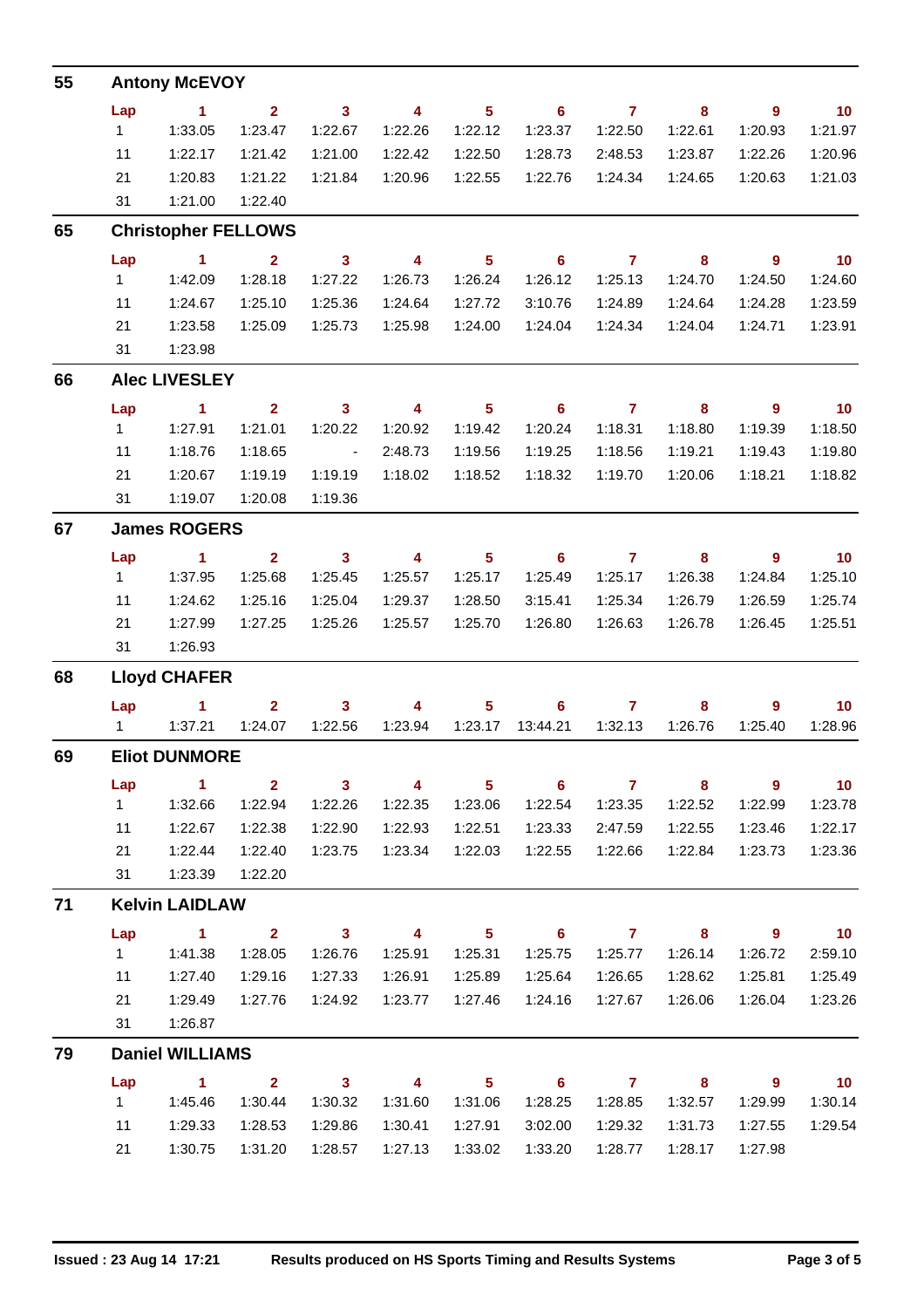| 80  |                      | <b>Steve BROWN</b>     |                |                            |                         |                |                            |                |                         |                |                 |  |  |  |  |
|-----|----------------------|------------------------|----------------|----------------------------|-------------------------|----------------|----------------------------|----------------|-------------------------|----------------|-----------------|--|--|--|--|
|     | Lap                  | $\blacktriangleleft$   | $\overline{2}$ | $\overline{\phantom{a}}$ 3 | $\overline{4}$          | 5              | $6\phantom{1}$             | $\overline{7}$ | 8                       | 9              | 10 <sub>1</sub> |  |  |  |  |
|     | 1                    | 1:27.40                | 1:22.38        | 1:19.70                    | 1:19.83                 | 1:19.76        | 1:21.80                    | 1:20.19        | 1:18.67                 | 1:20.93        | 1:19.22         |  |  |  |  |
|     | 11                   | 1:19.82                | 1:20.09        | 1:20.12                    | 1:19.65                 | 1:19.46        | 1:19.26                    | 1:18.97        | 1:19.85                 | 1:19.84        | 1:20.02         |  |  |  |  |
|     | 21                   | 1:18.84                | 1:16.54        | 2:43.96                    | 1:18.58                 | 1:20.42        | 1:19.80                    | 1:19.61        | 1:20.94                 | 1:20.95        | 1:19.28         |  |  |  |  |
|     | 31                   | 1:19.82                | 1:28.21        | 1:20.25                    |                         |                |                            |                |                         |                |                 |  |  |  |  |
| 84  |                      | <b>Leon BIDGWAY</b>    |                |                            |                         |                |                            |                |                         |                |                 |  |  |  |  |
|     | Lap                  | $\blacksquare$ 1       | $\mathbf{2}$   | $\overline{\phantom{a}}$ 3 | 4                       | 5              | 6                          | $\mathbf{7}$   | 8                       | 9              | 10              |  |  |  |  |
|     | $\mathbf{1}$         | 1:27.01                | 1:23.45        | 1:20.96                    | 1:22.66                 | 1:21.28        | 1:21.19                    | 1:21.56        | 1:19.86                 | 1:21.74        | 1:20.35         |  |  |  |  |
|     | 11                   | 1:20.16                | 1:20.47        | 1:20.15                    | 1:19.78                 | 1:20.37        | 1:19.81                    | 1:19.96        | 1:19.10                 | 2:45.60        | 1:21.16         |  |  |  |  |
|     | 21                   | 1:20.08                | 1:21.43        | 1:19.52                    | 1:20.28                 | 1:20.08        | 1:20.46                    | 1:19.93        | 1:19.82                 | 1:19.67        | 1:20.38         |  |  |  |  |
|     | 31                   | 1:20.36                | 1:20.38        | 1:19.36                    |                         |                |                            |                |                         |                |                 |  |  |  |  |
| 92  |                      | Dan HOLMES             |                |                            |                         |                |                            |                |                         |                |                 |  |  |  |  |
|     | Lap                  | $\blacksquare$ 1       | $\mathbf{2}$   | $\mathbf{3}$               | 4                       | 5              | $6\phantom{1}$             | $\mathbf{7}$   | 8                       | $\overline{9}$ | 10              |  |  |  |  |
|     | $\mathbf{1}$         | 1:36.56                | 1:26.78        | 1:25.33                    | 1:25.23                 | 1:25.43        | 1:24.93                    | 1:24.55        | 1:24.40                 | 1:25.26        | 1:25.08         |  |  |  |  |
|     | 11                   | 1:24.24                | 1:22.40        | 2:53.19                    | 1:25.96                 | 1:25.18        | 1:25.12                    | 1:25.09        | 1:26.43                 | 1:25.26        | 1:25.31         |  |  |  |  |
|     | 21                   | 1:26.48                | 1:25.89        | 1:25.86                    | 1:27.79                 | 1:26.89        | 1:27.96                    | 1:29.78        | 1:26.51                 | 1:26.88        | 1:26.52         |  |  |  |  |
|     | 31                   | 1:26.36                |                |                            |                         |                |                            |                |                         |                |                 |  |  |  |  |
| 99  |                      | <b>Stuart NICHOLLS</b> |                |                            |                         |                |                            |                |                         |                |                 |  |  |  |  |
|     | Lap                  | $\mathbf{1}$           | $\mathbf{2}$   | $\mathbf{3}$               | $\overline{4}$          | 5              | 6                          | $\mathbf{7}$   | 8                       | 9              | 10              |  |  |  |  |
|     | $\mathbf{1}$         | 1:31.71                | 1:23.42        | 1:21.40                    | 1:21.34                 | 1:23.45        | 1:21.02                    | 1:20.64        | 1:20.13                 | 1:21.23        | 1:20.53         |  |  |  |  |
|     | 11                   | 1:19.84                | 1:19.86        | 1:19.95                    | 1:19.95                 | 1:21.87        | 1:20.31                    | 1:19.76        | 1:20.26                 | 2:50.33        | 1:22.64         |  |  |  |  |
|     | 21                   | 1:22.59                | 1:23.12        | 1:23.14                    |                         |                |                            |                |                         |                |                 |  |  |  |  |
| 101 |                      | <b>Antony SHARPE</b>   |                |                            |                         |                |                            |                |                         |                |                 |  |  |  |  |
|     | Lap                  | $\mathbf{1}$           | $\overline{2}$ | $\mathbf{3}$               | 4                       | $5\phantom{a}$ | 6                          | $\mathbf{7}$   | 8                       | 9              | 10 <sub>1</sub> |  |  |  |  |
|     | 1                    | 1:29.69                | 1:21.90        | 1:21.83                    | 1:29.29                 | 1:22.07        | 1:21.36                    | 1:22.33        | 1:19.85                 | 1:20.59        | 1:20.78         |  |  |  |  |
|     | 11                   | 1:19.49                | 1:19.76        | 1:19.87                    | 1:20.96                 | 1:20.02        | 1:20.14                    | 1:20.83        | 3:05.49                 | 1:24.33        | 1:24.25         |  |  |  |  |
|     | 21                   | 1:23.20                | 1:23.22        | 1:22.60                    | 1:21.33                 | 1:22.91        | 1:22.35                    | 1:24.96        | 1:25.28                 | 1:25.33        | 1:28.62         |  |  |  |  |
|     | 31                   | 1:36.61                | 1:48.88        |                            |                         |                |                            |                |                         |                |                 |  |  |  |  |
| 119 | <b>David GARDNER</b> |                        |                |                            |                         |                |                            |                |                         |                |                 |  |  |  |  |
|     | Lap                  | $\mathbf{1}$           | $\overline{2}$ | 3 <sup>1</sup>             | $\overline{\mathbf{4}}$ | 5 <sup>5</sup> | $\overline{\phantom{0}}$ 6 | $\overline{7}$ | $\overline{\mathbf{8}}$ | 9              | 10              |  |  |  |  |
|     | $\mathbf{1}$         | 1:28.67                | 1:21.41        | 1:19.72                    | 1:20.68                 | 1:20.28        | 1:19.40                    | 1:19.49        | 1:20.50                 | 1:21.17        | 1:19.71         |  |  |  |  |
|     | 11                   | 1:19.46                | 1:19.71        | 1:20.35                    | 1:19.32                 | 1:21.56        | 1:19.51                    | 1:23.84        | 2:45.60                 | 1:22.02        | 1:20.93         |  |  |  |  |
|     | 21                   | 1:21.31                | 1:20.66        | 1:20.54                    | 1:21.03                 | 1:20.53        | 1:20.78                    | 1:20.86        | 1:20.52                 | 1:21.68        | 1:23.22         |  |  |  |  |
|     | 31                   | 1:23.36                | 1:24.46        | 1:25.73                    |                         |                |                            |                |                         |                |                 |  |  |  |  |
| 147 |                      | <b>Richard COOKE</b>   |                |                            |                         |                |                            |                |                         |                |                 |  |  |  |  |
|     | Lap                  | $\overline{1}$         | $\overline{2}$ | $\mathbf{3}$               | $\overline{4}$          | 5 <sub>5</sub> | $\overline{\phantom{0}}$ 6 | $\overline{7}$ | 8                       | 9              | 10              |  |  |  |  |
|     | 1                    | 1:39.17                | 1:29.01        | 1:27.13                    | 1:28.37                 | 1:26.44        | 1:26.11                    | 1:26.84        | 1:25.31                 | 1:25.66        | 1:24.74         |  |  |  |  |
|     | 11                   | 1:25.67                | 1:29.79        | 1:25.49                    | 1:29.68                 | 3:11.30        | 1:22.82                    | 1:22.98        | 1:23.99                 | 1:21.61        | 1:21.58         |  |  |  |  |
|     | 21                   | 1:21.55                | 1:23.97        | 1:22.11                    | 1:21.76                 | 1:21.00        | 1:21.80                    | 1:22.46        | 1:21.71                 | 1:23.55        | 1:22.38         |  |  |  |  |
|     | 31                   | 1:21.13                |                |                            |                         |                |                            |                |                         |                |                 |  |  |  |  |
| 150 |                      | <b>Gregory BARLOW</b>  |                |                            |                         |                |                            |                |                         |                |                 |  |  |  |  |
|     | Lap                  | $\mathbf{1}$           | $\overline{2}$ | $\overline{\mathbf{3}}$    | $\overline{4}$          | 5 <sub>5</sub> | $\overline{\phantom{0}}$ 6 | $\overline{7}$ | 8                       | $\overline{9}$ | 10              |  |  |  |  |
|     | 1                    | 1:42.97                | 1:29.68        | 1:30.34                    | 1:29.38                 | 1:28.31        | 1:28.35                    | 1:28.35        | 1:27.52                 | 1:28.37        | 1:27.95         |  |  |  |  |
|     | 11                   | 1:29.06                | 1:27.70        | 1:27.30                    | 1:27.88                 | 1:29.89        | 1:27.08                    | 1:29.72        | 1:31.87                 | 1:27.82        | 3:01.25         |  |  |  |  |
|     | 21                   | 1:29.38                | 1:27.99        | 1:29.88                    | 1:28.51                 | 1:28.35        | 1:28.62                    | 1:26.54        | 1:27.36                 | 1:28.82        | 1:27.71         |  |  |  |  |